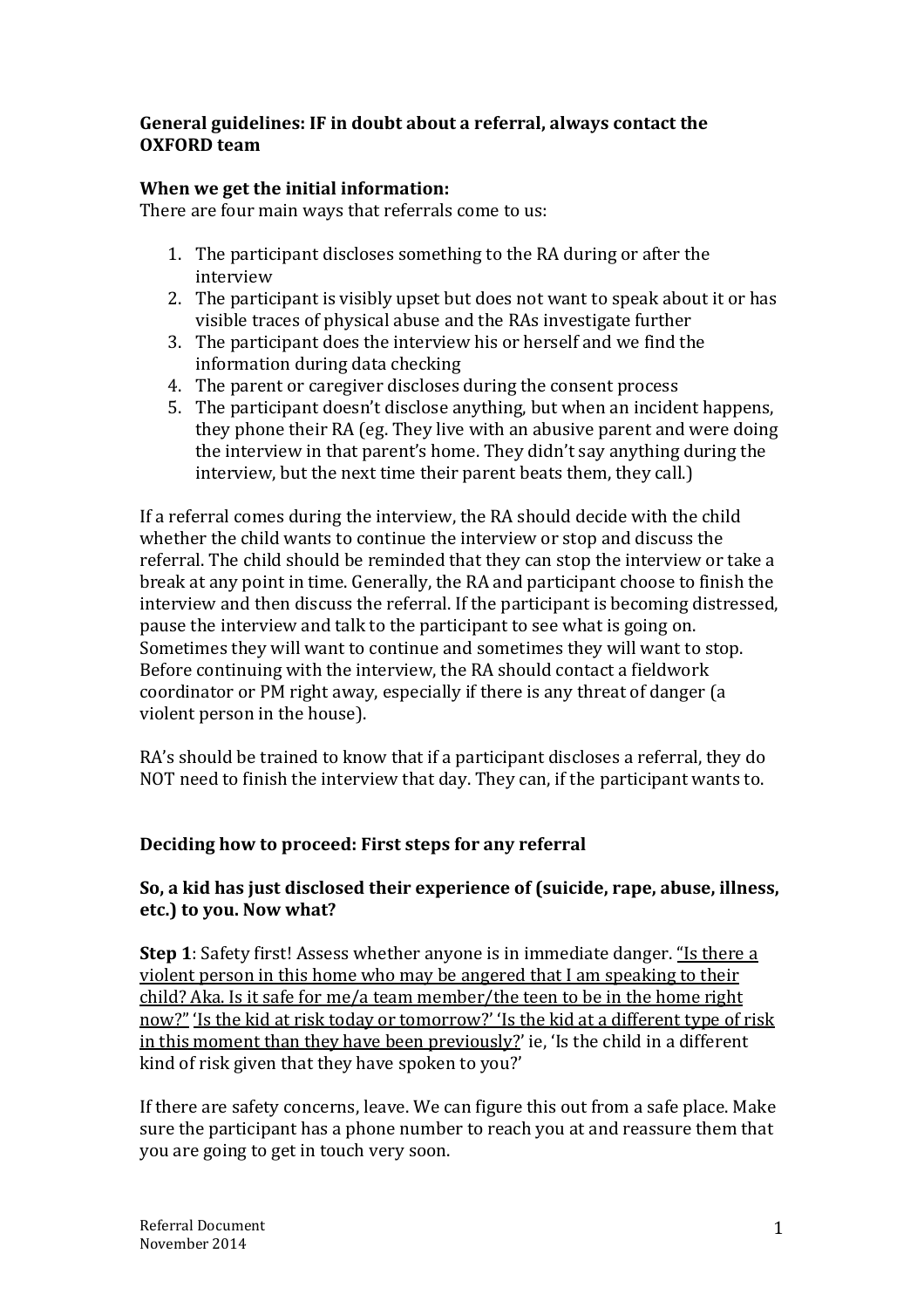**Step 2**: You're not in immediate danger, and nor is the child you are speaking to. Excellent! Your job now is to reassure the teen that it is ok, that they did the right thing by telling you, and that absolutely nothing about this situation is their fault. It is crucial that the teen knows that you heard and believed them. There is a lot of research from a lot of countries that shows that victims need to feel you believe them. Where this is not the case victims often develop significant higher levels of trauma, suicidal thoughts and sometimes psychosis.

**Golden reminder:** Absolutely nothing about what has happened to the teen or their family is the teen's fault. Say this as many times as you can, and mean it. Say it in different ways. In many cases, the teen will have been blamed for their own abuse or situation, and even where this is not the case, they are likely to be carrying a lot of internalized shame. Remind them that terrible things happen to lots and lots of people. They did nothing to deserve this, and they couldn't have done anything to prevent it. It is also important to emphasize that it was not their fault and that nobody has the right to hurt them or pressure them into something they don't want.

Thank and praise the teen for disclosing this hard piece of information to you. Eg. "I really appreciate that you told me about that. I know it can be really hard to share difficult things that have happened. Thank you so much for trusting me enough to tell me. You were really brave to go through that and to share it with me."

There will be a number of questions that a teen might ask following disclosure which teams should be prepared for. This may include:

- Will he/she be punished
- Will I have to stay in that house
- Will I feel better soon
- Will I be taken away

Don't make any promises. The teen is in a vulnerable space now, and your job is to listen, believe, and reassure. As you already know, we can't guarantee any outcome because we don't offer any services!

**Step 3**: Remind yourself to take it slow. Be aware of your own response to this situation as an 'outsider'. Remember that the incident that you are dealing with is traumatic because you are hearing about it for the first time. Most likely, this teen has been dealing with the situation for much of their lives. Don't offer a "quick fix" or referral right now. It is more helpful to wait before taking action and consult everybody you need to consult in order to devise a long-term 'solution'. This is especially the case with rape and abuse unless we are talking about a CODE RED emergency referral.

**Step 4**: Gather information. If the teen is calm and able to talk to you, ask questions to get a clearer picture of what is going on and what ideas, steps, or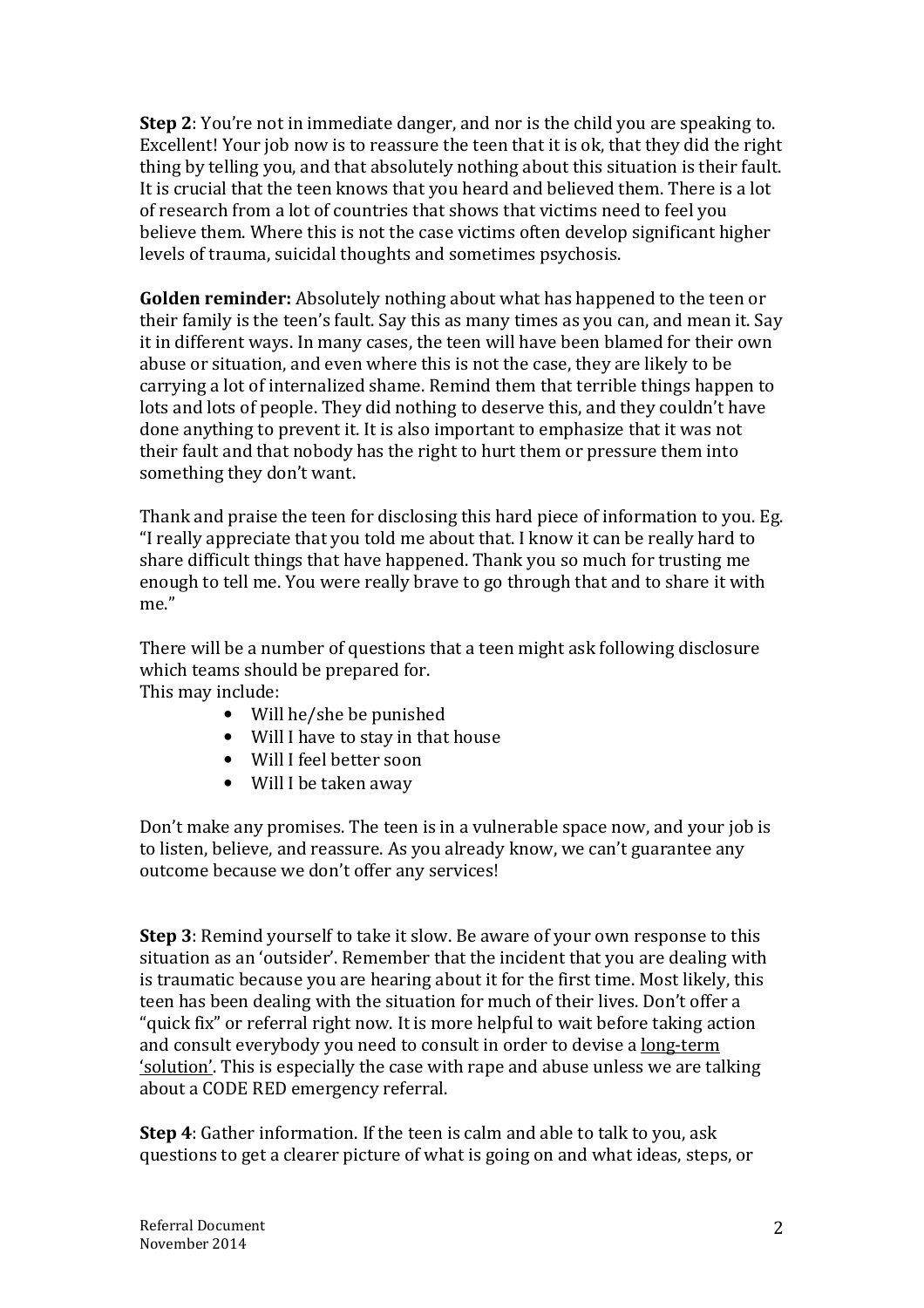solutions the teen and family are open to. Example questions are below, depending on the type of referral.

If the child is traumatized, it may take some relationship building before they are ready to open up. Things we have done in the past to encourage children to share include offering that they go to counseling at Lifeline or another trusted place for any reason. You can offer them something safe like support around going to school or just that most teens like to talk to someone from time to time. You can also take them to lunch and chat with them there. Once you and the teen are comfortable together, you can try to steer the conversation toward the referral situation.

Remember that it is easy for a teen who has survived abuse or rape to feel like they are being put on trial when being asked questions and do your best to ensure that questions are asked in a supportive way. "Would it be OK if I ask you a few questions about what happened that will help us figure out the best way to support you? You don't have to tell us anything that you don't want to, but some more information will help us figure out the best way to keep you safe and get you help."

**The story will inevitably expand and change as you proceed.** Every family member will have a different take on what is going on, and (especially if the child is young and sexual abuse or rape are involved), the teen is likely to change his or her story over time. **This is ok.** Even if you have reported the case to other agencies or authorities, they will be used to this too.

# **"Types" of referrals and steps:**

# **Code RED Sexual/Code A physical abuse (ongoing/in home or community):**

Step 1: Assess if the **Code RED** happened within the last 72 hours = **EMERGENCY REFERRAL**. If this is the case the teen is eligible for emergency contraception (if a girl) and post-exposure prophylaxis for HIV prevention. Both can only be given within **72 hours** of the occurrence of the unprotected intercourse. It is very important to be aware of this and to offer help accessing that service. Any rape survivor has the right to access PEP following an HIV-test at their local clinic to determine whether they are already HIV positive or not.

Step 2: If it is not an emergency referral, talk to the teen and family and find out what the teen wants. Sometimes the family already has a solution that they are trying to make happen, like moving the teen out of town to relatives or taking the rapist to court. Then you can try to support them around that. Eg. If they want to move the child, we can pay for transport from the emergency fund. If they want to go to court or the police, we can accompany them and help them seek out supportive/sympathetic people there.

Go to the local police to see if you can get information to see what happens with reported rape cases: Is the perpetrator held in jail upon allegation of abuse or is it reported, and the perpetrator released home pending investigation? Are the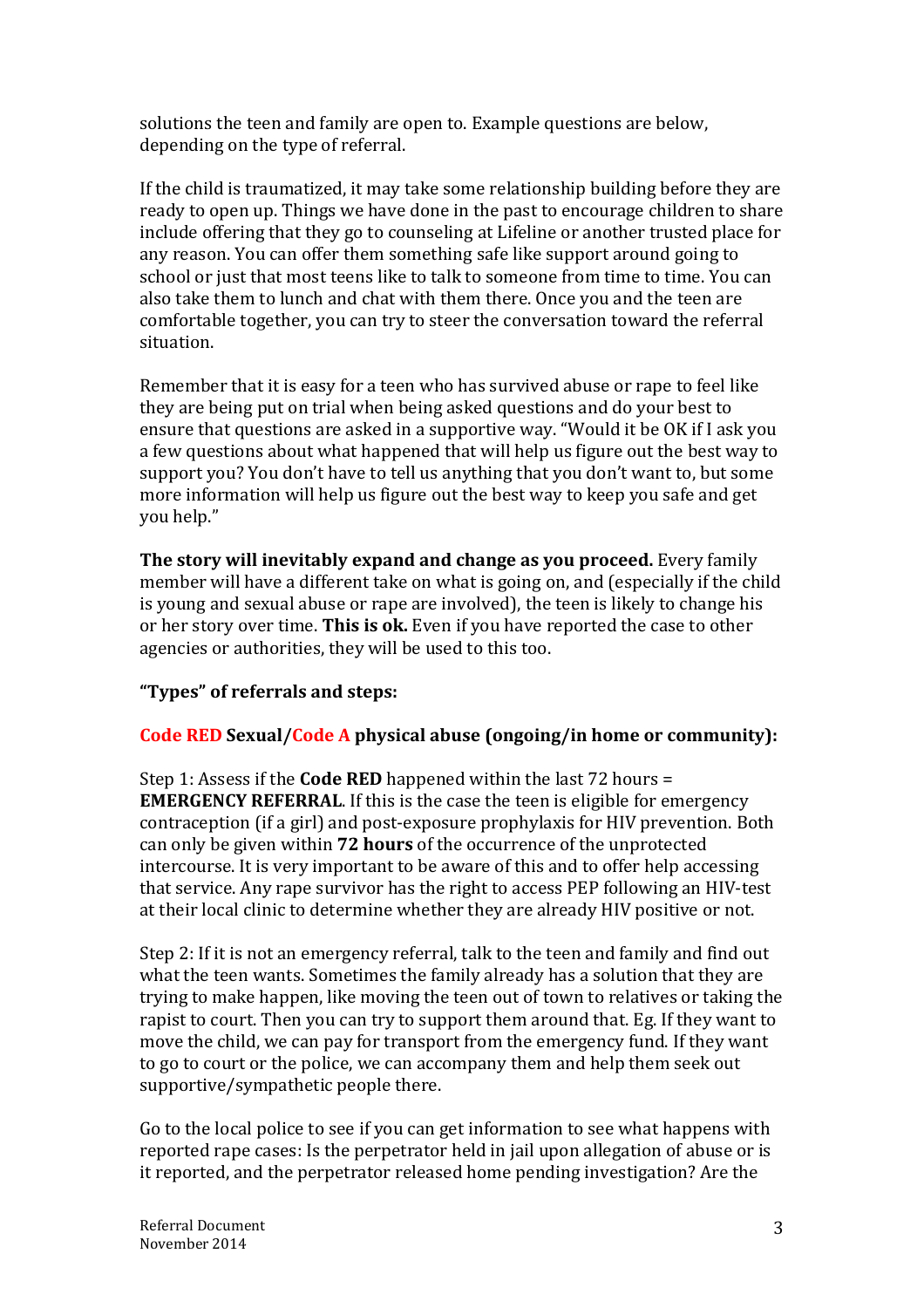jails full? Gauge attitude of the people you are speaking to – try to speak to a variety of people to see if you find someone who is knowledgable or sympathetic about cases involving violence against women or children. If there is a victim safety centre within the community, prioritise speaking to that centre.

This information, along with the desire of the teen, will inform your next steps. In many places, perpetrators are given very light sentences or are let out on affordable bails. It's a hard conversation, but the teen needs to be told when this is the case. Perpetrators can be really angry if they are arrested and then released and can take that out on the teen, which can put the teen's wellbeing or life at risk. Sometimes the teen wants to go ahead with a case anyway, but often a teen's motivation for wanting to go to the police is to get the perpetrator away from them. In this case, other solutions are often more effective. Check in with the teen frequently to gauge what they want, what they are scared of, and whether there are changes in what they want. Make sure they know that we will support them in whatever solution feels best to them.

Step 3: With your available information, call Lucie for advice. There are often risks and complications involved in an abuse case that you may not have thought of, even with experience.

Step 4: If the child is intent on opening a case with the police, support them in going to the clinic to access post-rape services and a rape kit applied by the local nurses. Prepare the child that the nurses will have to take a swap for DNA and that they may have to take pictures of any present injuries. Make sure to make use of the rape crisis centers available in most larger towns.

Step 5: Best solution is often moving the kid out of town. Do they have relatives elsewhere? If so, try to get in touch with them and assess whether the child can be relocated. We have successfully relocated several teens to different locations within the family to get them away from a rapist or abuser when the police or court systems couldn't help.

P.S: For cases of Abuse (Code A), gather information from the interview as well as the RA. Often, getting hit/spanked at home is seen as disciplining. Discuss with RA whether there were any signs of abuse in the household. Ensure that the RAs are trained to ask **general** questions on how the participant is doing and their home lives if a 'Code A' pops up after the interview, seeing as the questions are played on Acasi and are meant to be confidential. Carefully review interview answers while data checking to note whether different types of abuse accumulates (combination of weekly spanking, withholding meals, feeling unwanted at home, etc.).

### **\*\*\*See Case Study 1: Detailed Case Study: Sexual Abuse**

### **Some local notes:**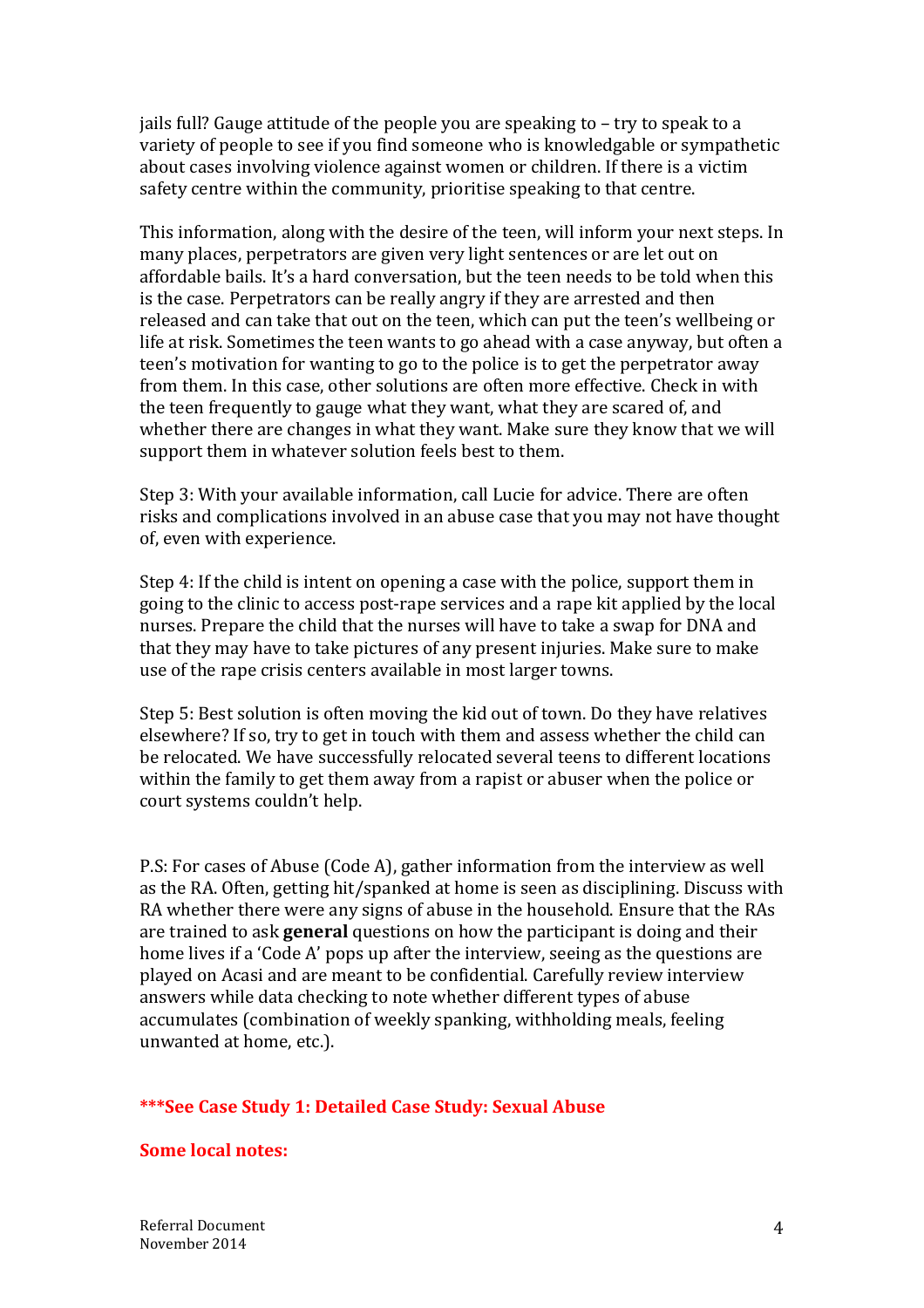\*\* We have experienced extremely unprofessional and damaging accusations from the sexual assault specialist (Sister Matikane) at Bisho trauma unit. She is not the only counselor there. Keep in mind to compare the services and responses of survivors using different counselors (ie Bisho vs Lifeline).

\*\*In cases of sexual assault, the Thuthuzela Care Centre, located in Cecilia Makiwane Hospital in Mdantsane, can provide rape care. Services include: medical examinations (if the rape occurred within 72 hours of the reported incident then DNA and PEP is conducted); counselling, and referral letters for long term counseling; nurses can arrange follow up visits for treatment and medication for STIs, HIV and AIDS; liaison with police and consultations with a specialist prosecutor and victim assistant officers in preparation for court proceedings.

\*We had at least one teen survivor denied PEP because he didn't want to report his rape to the police. This is not acceptable but is a common practice among nurses. I would say if this happens, throw an absolute fit, demand to speak to the person in charge, and threaten to write a formal letter of complaint against the person denying the PEP. I realize that this is very aggressive, but it is the tactic that we've had the most success with in the past. Throwing a fit is also a tall demand, and something you should assess whether or not you feel capable doing. Supporting the teen in reporting to the police, explaining why this is often a pre-requisite, and asking your line manager for guidance with any of these options are also suggestions. In any case being aware of your outsider status here is important in deciding how to act, and how you feel comfortable acting.

**To relocate a child, regardless of circumstances:** You will need a series of documents in order to successfully relocate a child.

\*\*Note: We have had experiences of social workers being either "too busy" to handle a removal or refuse to do a removal within a family eg. If the kid is being abused in their mom's house and wants to move in with grandma in another city or province. These steps are helpful to know if the social worker is doing a removal anyway so that you can check in and make sure all these pieces are taken care of. You can also speed up the relocation process and support social workers by getting the below documents. We've had really mixed experiences in terms of DSD competency.

1) Go to the school for their school report. Usually they will not give you the report for this year so the kid will have to repeat a year. You will also need a transfer letter. It should say:

'[Name, ID number] has completed up to [X year] at [School name]. They will be moving to [Location], please consider them for admission to your school.'

• Important to include stamp of the school on this letter.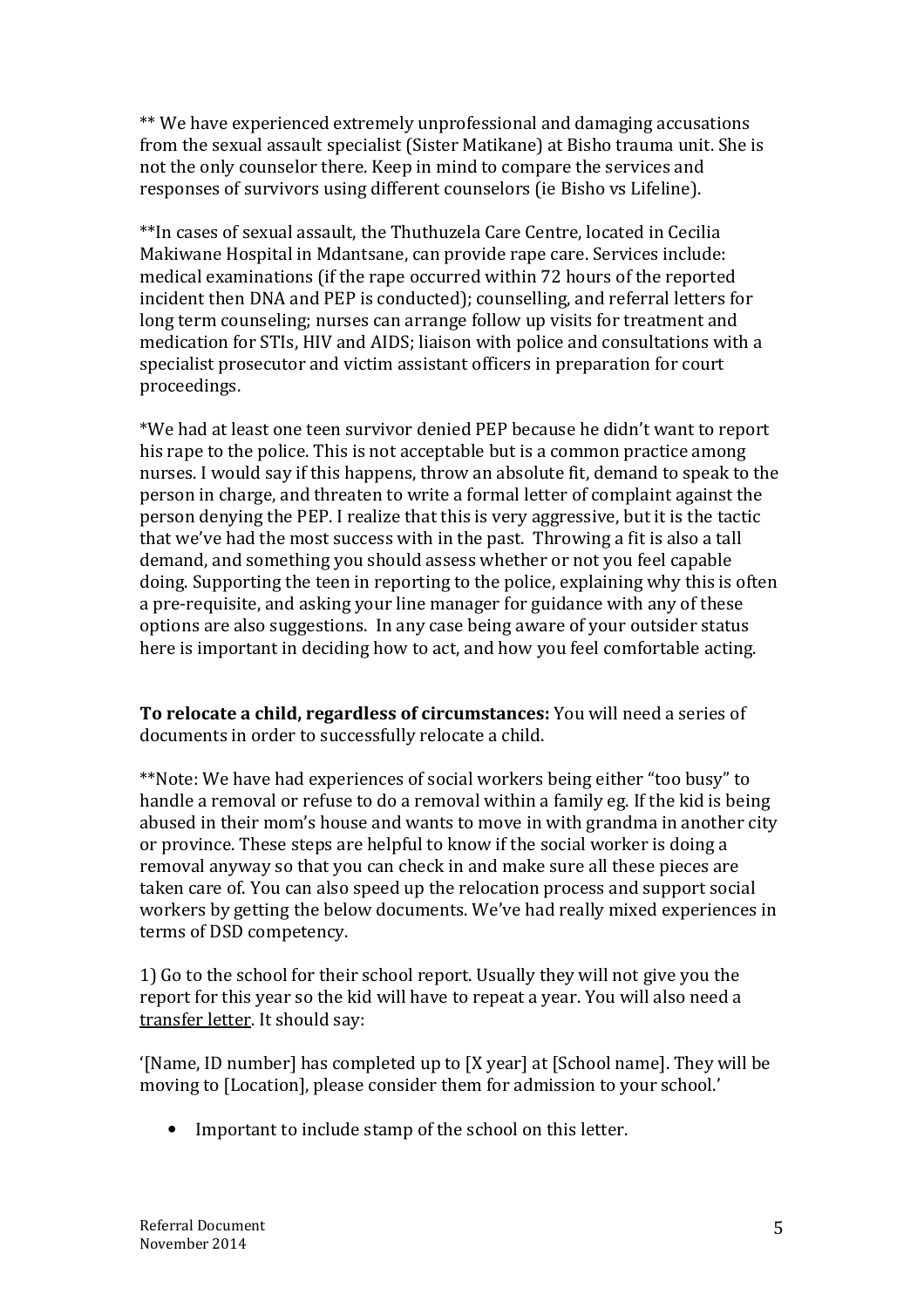2) If taking treatment or medication: Child will need their Road to Health Card. The kids will know whether they have one of these. This can be tricky because often the caregiver will keep this card. It's very important to get this card as clinics will not administer medication without it, which can result in dangerous changes in ART regimen.

- Ask child for assistance with this. Brief the kid that this is very important to get, and that they should look for the card when their caregiver is out and not tell the caregiver (if the caregiver is the abuser). If there is a sympathetic adult in the household who can assist without putting the kid at risk, then that is obviously better.
- If the child is not going to be able to do this, arrange a police escort to escort kid back into their house to retrieve the card.

3) Transfer letter from the clinic: Every clinic will know what to do for this, and this will also need to be stamped. Clinics are usually good with this. Do check with the kid whether they are taking any medication. Ensure that all medications are listed in the letter that the clinic writes.

4) If grant transfers are required: Go to DSD and they will conduct an investigation. Bring the RtoH card and transfer letters as this will speed everything up. You will not have any power to sort out grants. Most offices will have somebody whose job is specifically to sort out foster care grants. Speak to this person if possible.

FYI:

- Child support grant: Up to age 18
- Foster care grant: Up to 18 or up to 21 if still in school

# **Code BLACK Suicidality/mental health:**

1) Assess whether there is a threat of suicide or actual attempt:

- Cut-off point can be whether or not they have actually thought of a way to kill themselves. 'Is there an indication that someone is making plans for this?' If they are thinking of ways to kill themselves, treat it as an attempt. If they are vaguely contemplating suicide, assess – but this is probably OK. Many kids respond that they have thought about killing themselves because no one has ever asked them that before, and it has crossed their minds. It is always worthwhile to ask the teen if they would like to speak to someone about their experiences and explain how kind and helpful the people at Lifeline are.
- If making plans or have actually tried to kill themselves, get the person to counseling as soon as you can. We have had the experience of not treating a teen making plans to kill herself seriously enough and then she did attempt suicide and this led to an emergency situation.

2) If the person is in immediate danger of hurting or killing themselves, you can have them admitted overnight in the hospitals. Most hospitals won't have a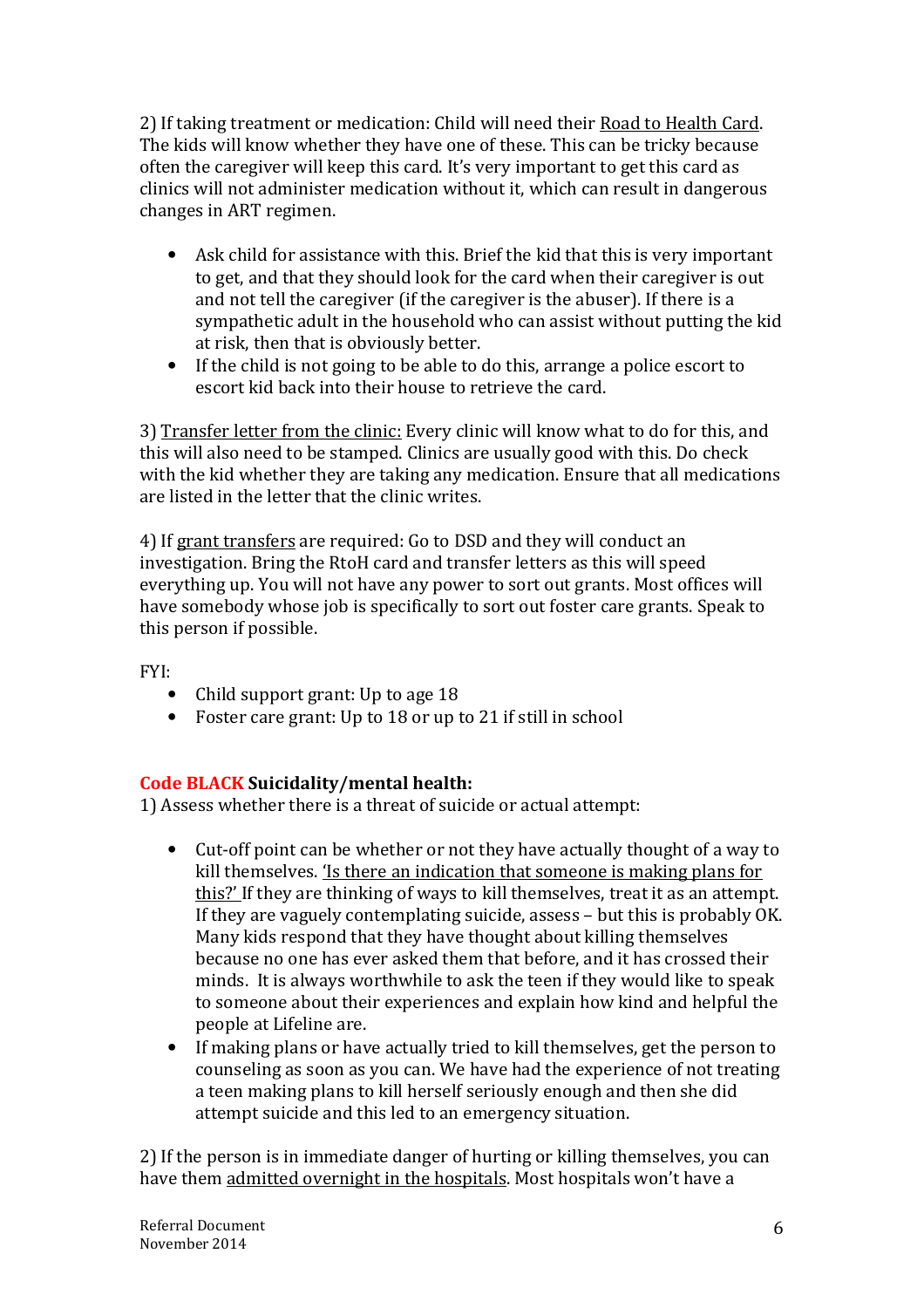psych ward, so they will end up hospitalizing survivors. This is not always the best option, but sometimes it is the only option. This is also an option for 24 hour watch when you are concerned about someone. It helps a lot to have relationships with hospital staff who can advocate for the teen being hospitalized even though they are not "sick." Ask the doctors or staff that you work most closely with if this is something that they have heard of happening at the hospital or if they would be willing to try it BEFORE you have an emergency situation.

Lifeline is an excellent resource: Lifeline will deal with any type of case. They have transport issues. The King office has had success with having a regular (weekly) visit from a lifeline counselor to the office and scheduling participants to come in to the office for counseling.

# **Grants:**

SASSA provides various types of grants including:

- Social Relief of Distress
- Grants-in-aid, Child Support Grant
- Foster Care Grant
- Care Dependency Grant
- War Veteran's Grant
- Disability Grant
- Grants for Older Persons

\*\* SASSA grant pamphlets are available in the office. Ensure that RAs pack the pamphlets and provide proper information to participants on grants. Many participants are eligible for grants, however, they may lack the resources and information to access them.

Please visit: http://www.sassa.gov.za/index.php/social-grants for more information on grants. With the SASSA office, it often helps to have a professional accompany the family to the SASSA office who can advocate for them. We have experienced a lot of cases of a families being turned away from grants that they qualified for until they were accompanied by someone from the MW team. In challenging cases, it can help to have a white or foreign person (ugh, sorry) go too. Once you've established a name for MW at that particular office, any team member should be able to advocate. Know which grants the person qualifies for and why and speak up about it.

The Social Relief of Distress grant is supposed to be available to anyone for short term assistance at any time after an emergency or life change (like losing a job or a change in household income) and can be used in the meantime while any of the other grants is being processed. Most people don't know to ask about this and you should ask for it specifically. At some offices it is in the form of food parcels and they run out.

### **Food Poverty:**

First choice: get them a grant. See Grants section.

Second choice: Get them access to an ongoing food parcel through their ward councelor, clinic, or any local soup kitchen or programme. These are hard to find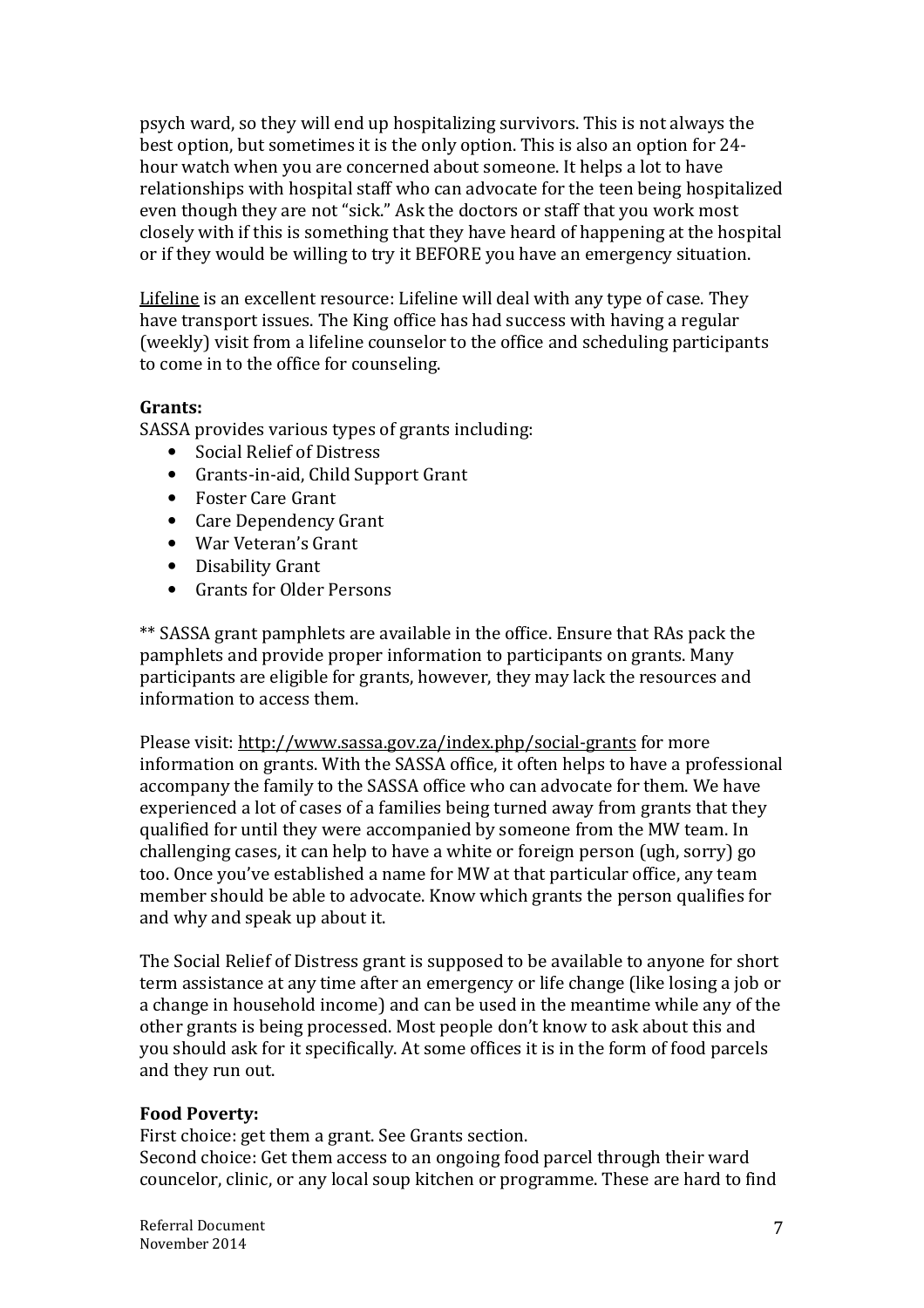and pretty variable, but some clinics do offer food parcels or supplements to their ART patients, and some wards do have food parcels for at least part of the year. Community gardens should also be explored. If they express interest in a personal garden and just need help getting this started, that is also an option.

Third choice: Get them a food parcel through the emergency fund. This is especially a good thing to do if the RA is distressed about the family's situation. Food parcels can be a useful tool to tide over a family while they are waiting for a grant to be sorted out. Otherwise, their main purpose is to raise team morale or soothe a worried team member. However, food parcels are a contentious issue within the communities and the projects must refrain from setting precedents or giving regular food parcels to families. Food parcels should not replace grants and we should ensure that families claim for all the grants they are entitled to rather than distribute food parcels. Ideally, if it is not an emergency food parcel try to deliver it in line with grants day.

\*\*A note about morale: Delivering a round of food parcels can be a pretty healing thing to do when encountering a lot of poverty. It feels good to be able to have the instant relief of shopping for food, delivering it, and knowing that a family won't be hungry TODAY. However, food parcels should be a last resort and are not a sustainable solution to poverty.

# **TB test or treatment:**

Can and should be handled by RAs. In cases of RAs escorting participants to receive a TB test or treatment, RA's (and everyone!) should be trained to remember that sitting in waiting rooms is a great time for bonding with kids and giving them space to open up about other aspects of their lives.

Need parental consent to get TB test done – legally, kids can make their own medical decisions from age 16, but we don't want to overstep boundaries with parents. We've never had a parent refuse this, as far as I know.

RA should:

- ask the kid if they know what is going to happen to them, and explain how a TB test works whether the kid says yes or no (cough into a cup, mucus goes to lab. Doesn't hurt, nothing to be scared of, etc.)
- ask the kid if they'd like to be accompanied in to see the doctor and while doing the TB test
- bring coloring books, games, etc. **It is important to use this time to bond with the participant.** Even our best team members have struggled with this: they are used to spending a lot of time in waiting rooms, and people just switch off. Unfortunately, our kids have complicated lives, and **many of our most difficult referrals have been disclosed while in waiting rooms for TB tests or treatment.** Emphasize this to team and explain why it's important.
- technically, all members of the household should be tested if a test comes back positive. Call the family and explain this, then call once to follow up. Accept that it almost never happens.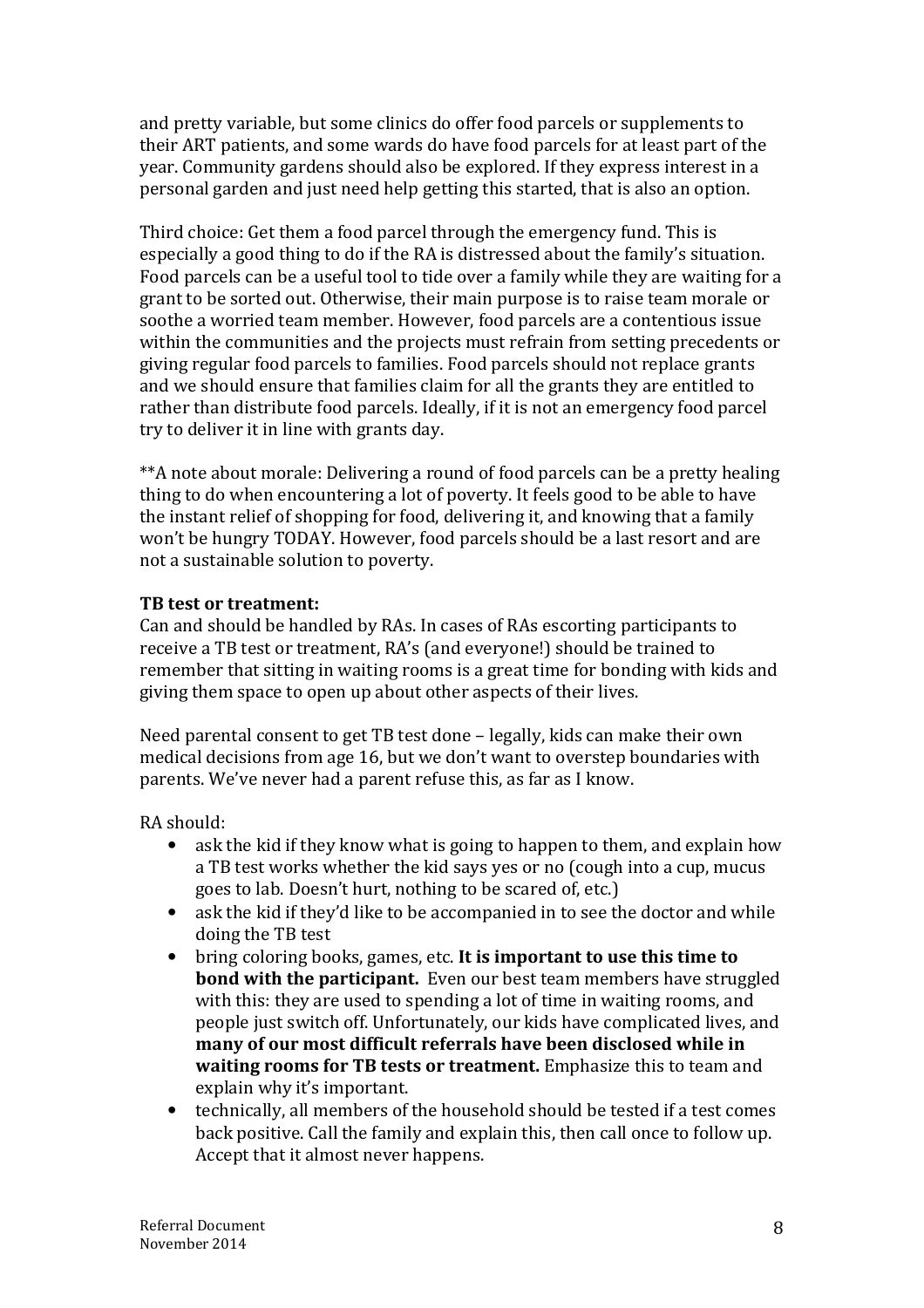• remind RA's that if a participant says they have TB and are not on treatment, interview should be postponed or done outside. Many RA's feel uncomfortable stopping an interview, so this is worth role-playing and providing support around during training.

### **Pregnancy:**

Can and should be handled by an RA. The most important thing in this case is to link the participant with medical care. It does not matter whether the participant is HIV+ or negative, they should be seeking antenatal care. RAs can accompany teens to the clinics for their first appointment should teens be scared to go by themselves. Teenage pregnancy can lead to exclusion from school, being disowned and thrown out of the home and being married against the teens' will. It is therefore important to remain non-judgmental of the pregnant teenager and link her to the appropriate services.

If the child is interested in a termination of the pregnancy, she should be referred to a clinic that offers abortions. The child will receive counselling there from qualified nurses who will help them make the difficult decision of whether they should carry to term or not. Only staff should be assigned to these cases who will be able to support pregnant teens and their decisions for or against termination.

# **HIV test:**

Can be handled by RAs or by management. In cases of RAs escorting participants to receive a TB test or treatment, RA's (and everyone!) should be trained to remember that sitting in waiting rooms is a great time for bonding with kids and giving them space to open up about other aspects of their lives.

Parental consent for an HIV test is not required for children aged 12 and older. However, where we can we do not want to overstep boundaries with parents and more importantly, we have to make sure that the child has a support network available to them should they test positive. We have in the past had parents refuse HIV-tests even though their children's health was deteriorating very quickly. It is then important to find people within the child's environment who could offer the emotional and treatment support should the child test positive.

Whoever accompanies the child should:

- ask the kid if they know what is going to happen to them, and explain how an HIV-test works whether the kid says yes or no (a tiny stick will be used to prick their finger, then one single drop of blood will be squeezed out of the finger and put on a strip, the strip then reacts with the blood and indicators on the strip show you in 5 minutes whether your test is HIV+, HIV- or invalid )
- ask the kid if they'd like to be accompanied in to see the counsellor and while doing the HIV test
- if you feel comfortable, you can get tested first to show the child that there is nothing to be afraid of
- bring coloring books, games, etc. **It is important to use this time to bond with the participant.** Even our best team members have struggled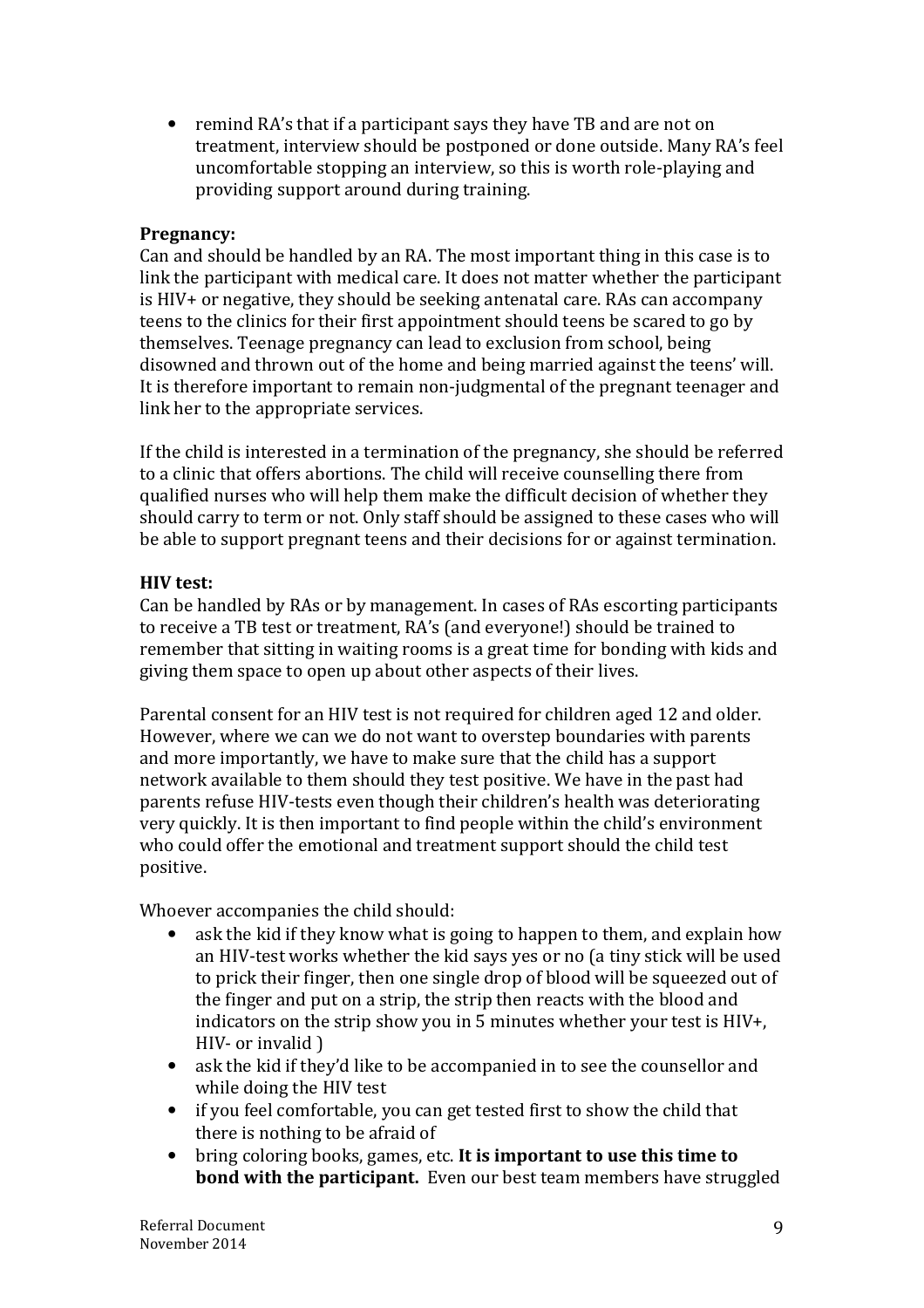with this: they are used to spending a lot of time in waiting rooms, and people just switch off. Unfortunately, our kids have complicated lives, and **many of our most difficult referrals have been disclosed while in waiting rooms for HIV tests or treatment.** Emphasize this to team and explain why it's important. Furthermore, this is a really stressful situation for anyone and it is a very brave decision to want to test for HIV. Reinforce this and use your time in the waiting room to redirect the child's worries.

• If child tests positive, the counsellor will be there to support them and tell them about the next steps. Be calm, do not cry or freak out. What the child now needs is for multiple adults to tell them that many people have HIV, live good lives and are very much loved, that it is not the end of his/her world as he/she knows it, that free treatment is available to them as well as counselling and support and that you will support them if they need somebody to speak with during the initial phase.

**ART help:** If the participant is defaulting, it is important that the RAs gather as much information as possible to understand the cause. For example, in some instances, the participants were afraid of their nurses and asked the RAs to escort them to the clinics. Other teens didn't take their meds well while living with a parent who wasn't taking meds or took them inconsistently, then started taking them properly when they moved to a more supportive environment.

ART help can come from getting counseling at the local clinic or from the prescribing doctor. Occasionally, there are ART support groups at clinics. Sometimes once-off counseling can be really helpful, for example if the teen has been taking meds since they were very young and was never really told why taking them properly is important. Sometimes a teen just needs a reminder of why their meds are essential. And sometimes counseling doesn't really help because there is some root cause to why the teen is defaulting that doesn't have to do with knowledge.

\*\*Note: A lot of teen boys go to circumcision school for several weeks in July or Nov/Dec. Different circumcision school leaders (ask RAs what they are called) have different attitudes about ART during circumcision school. There are (leaders) who work with doctors to make sure that the teen is able to continue taking ART without disclosing his status to everyone at the camp. CMH has a doctor who works specifically on outreach to (leaders) and can advise about which circumcision schools are best for teens on ART.

### **Case Study: Defaulting on ART (success)**

We visited a 16-year-old girl who approached us about defaulting on treatment and wanting support around how to take her pills better. We sat with her and helped her think through why she wasn't taking the pills and what her barriers were. She determined that she didn't have a good way to remember and was usually rushing to school in the mornings, so she just forgot.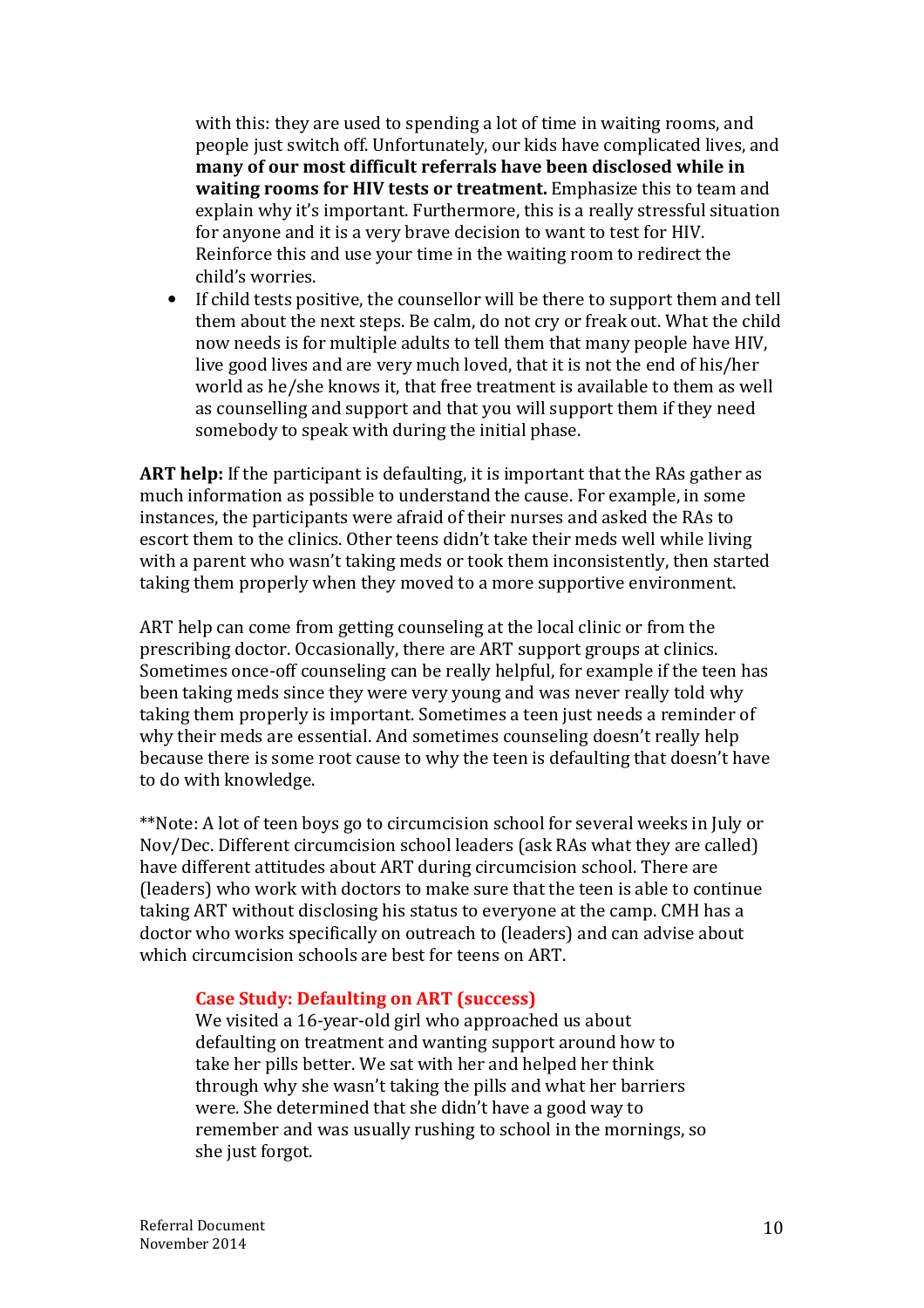Together, we came up with a whole bunch of different approaches that might work for her, and we landed on a 3-fold approach – she would take her pills at 8 in the evenings because that is when Generations began and that would help her remember. In the mornings she would take her pills at 7 so that she could take them before school at the same time as her older sister. Her sister would remind her in the morning and they would take their pills together. She would also put a note for herself on the back of the door out of the house so that she would see it on her way out if she had forgotten.

These strategies worked well for the girl, and we suspect that this is because she herself felt ready to get back on treatment and adhere and the decision was driven by her.

**Disclosure of HIV-status:** It is important to be cautious not to get overly involved in providing support for disclosure. The RAs must be reminded they are not lay counselors. You must also remind yourself of this. Disclosure is best to be discussed with a caregiver or participant on their best wishes and then referred to a clinic counselor.

However in some cases you or your manager may be well placed to moderate a group debrief after a particularly difficult disclosure or referral. This is a particular skill that you should ask for guidance in leading. It involves creating a non-judgmental space, for a determined period of time, in which people can 'check-in' and share how an incident has affected them. It's important to reiterate that the best solutions to difficult referrals are often sustainable ones that are embedded in existing services – however poor they may be – and acknowledge that feeling upset is an understandable response to the situation.

### **Special School:**

So many of our kids have requested special schools. There are a handful of them available, but most are full and have long waiting lists.

1. Find out why they think they need a special school. Is the child performing badly in school? Do they clearly have a learning disability like Downs? Did they receive a letter at school?

2. What steps has the family taken already to try to improve school success for the teen? This can include extra homework help or tutoring or exploring other schooling options.

3. Talking to a teacher is often really helpful because they will have a better sense of whether the teen really does need a special school or whether there are other options available that would be better suited to the teen. We have had teachers explain that sometimes kids whose parents think they need special schools are really just struggling with a particular subject or concept.

4. When possible, explore other areas of life that may be taking the child's focus off of school. Often, kids are failing school because of trauma or abuse in the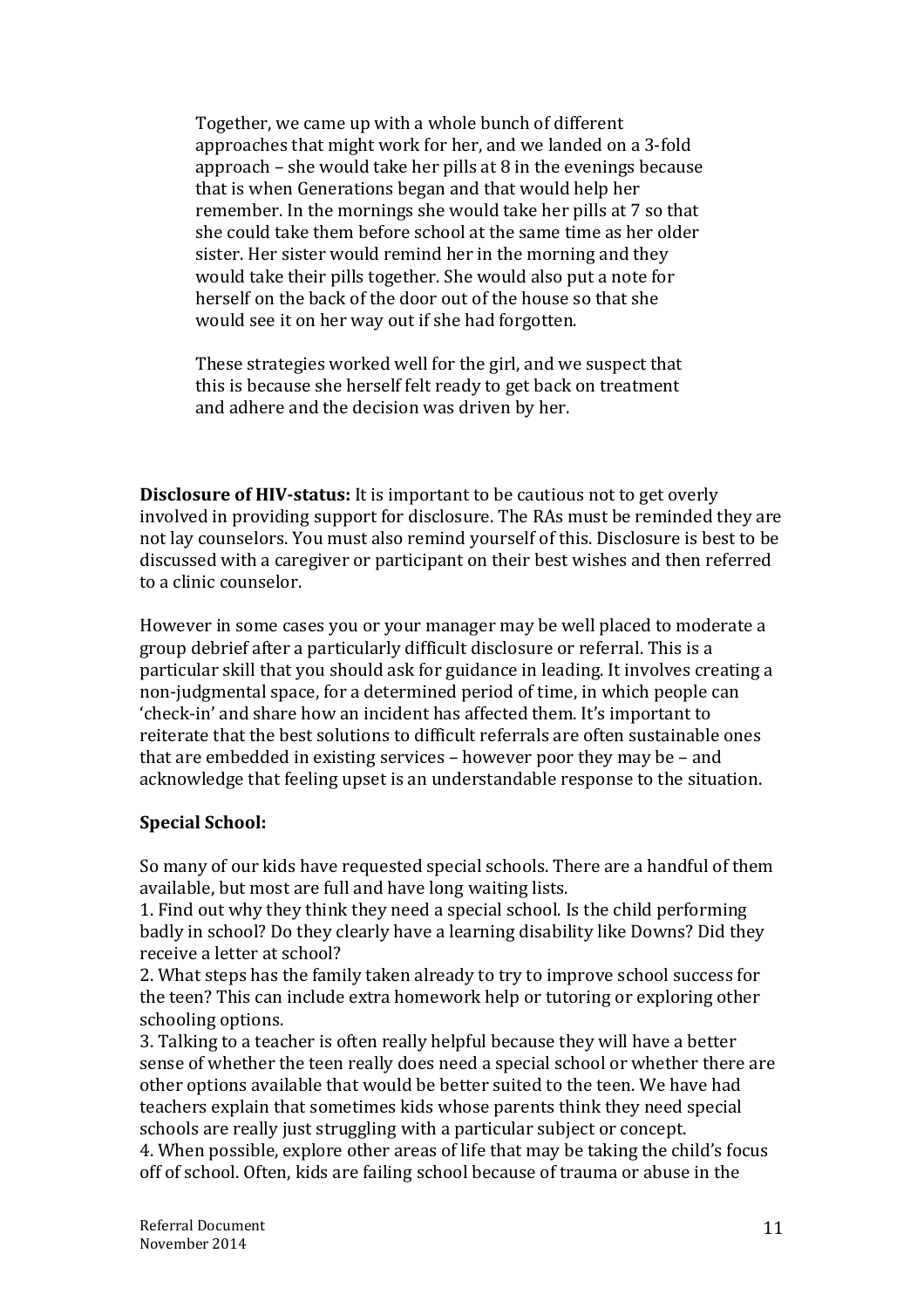home or at the school. When their situation changes, they begin to thrive in school.

\*\*We have a list of special schools in the area. When I left, the next step was to assess the quality of the schools, add some notes about that, and pass it out to families who have requested a special school placement.

### **School Uniform**

We've encountered a lot of participants living in extreme poverty who have dropped out of school because they didn't have a school uniform and were told that they couldn't come to school without one. When allocating emergency fund resources, getting a teen a school uniform is a whole lotta bang for your buck. Most towns or cities have a big store that has all of the school lists and colors. Again, this is not a sustainable method to decrease poverty and we need to be careful in setting precedent.

# **Substance Abuse:**

It is extremely hard to get any sort of rehabilitation program or substance abusespecific support in East London or KWT. Lucie recommends that teen is sent away to a rural relative – the more rural, the better. Since there are no support services around this, she has seen the best success in just removing the teen from substance-using friends or access to substances. It is also worthwhile to enroll teen in general counseling with Lifeline, if willing.

# **An important note about feelings and vicarious trauma:**

This stuff is really hard! It is emotional to work every day with kids in such dire situations and to know that it's not going away any time soon. It's important that you acknowledge that having a response to these situations is normal and expected. Go to therapy. Take days off. Take a vacation. Talk to each other. Figure out what you need to do to care for yourself. This is not just for you, but you are also modeling for RA's what space they have available to grieve and care for themselves during referrals and in the workplace.

We sometimes have similar responses to situations, and sometimes foreign staff have different responses to local staff. Something may be shocking to an 'outsider' that is not as surprising to a local. It's important not to impose your own personal response to a situation. Remember, too, that each case can be even more emotionally draining on RAs, who usually live in areas where they are surrounded by these types of situations in their own families and communities. They are the ones doing most of the hard work of trust building and communicating with the child, and they are the ones understanding every word and comforting tears. You probably get to go home to a safer place that is away from the trauma of referrals at the end of the day – they probably don't. Make sure that RA's know that you know this is hard for them and are concerned for their wellbeing. We are working in a place where people have generations behind them who were fired on the spot for missing a day of work or doing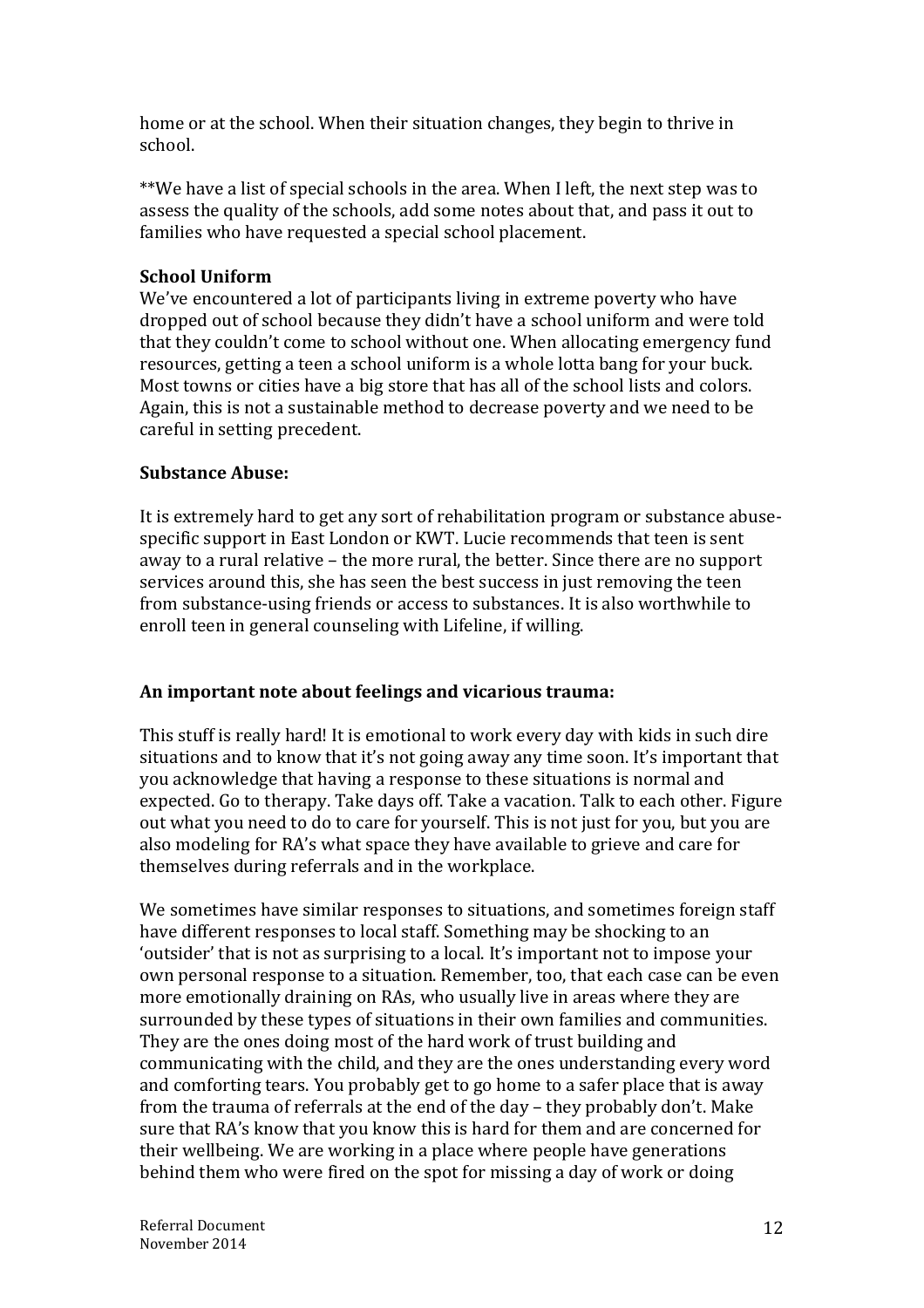something imperfectly. RA's will often be understandably hesitant to express that something is hard on them or not working for them and may push themselves to be OK. This is not useful – we are in it for the long haul, and it's not possible to really show up for the kids when we are exhausted or traumatized ourselves.

The projects pay for counselling sessions for all staff. Skype sessions are available through CCPD in London for counselling sessions via skype and Lifeline are available for those who want to access counselling locally. Please make use of these resources and make sure everyone understands that these are there for support. Time off should be given to those who need to access these services. See Figure 1.

Doing something fun or unusual as a team when morale is low can be really helpful. Something as simple as getting a surprise cake can be good. Remember different things work for different people and no one solution fits all. Have regular team-building days away from the office to mitigate some of the work related stress.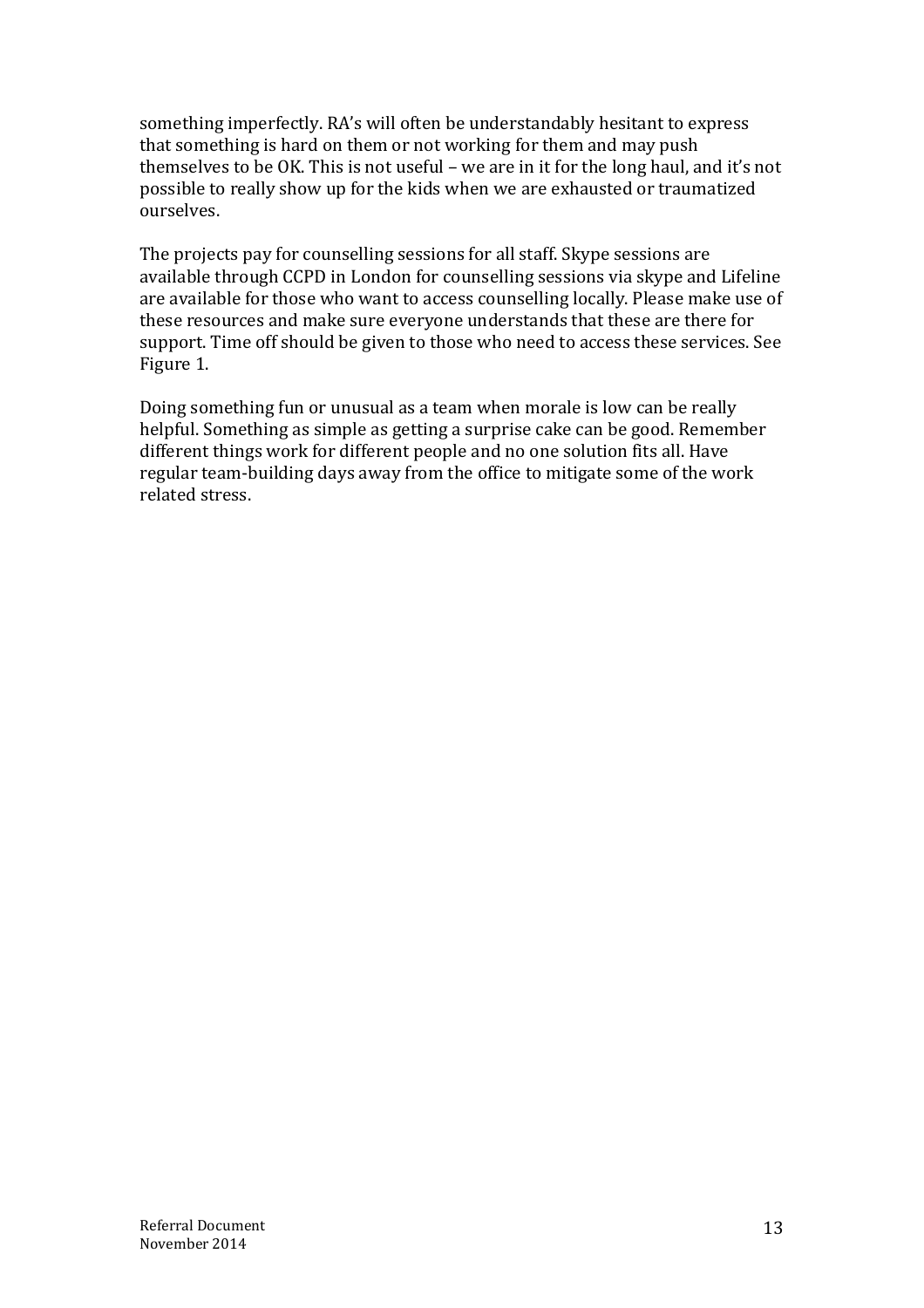







# **YOU AND YOUR MENTAL HEALTH**

### **Working on our studies is hard!**

 It requires dealing with terrible referrals, poverty, hardship, illness and death. We specifically choose people to work with us who care and show a lot of empathy because we want the best possible outcome for our participants. Every single person who has ever worked on one of our studies has been affected by the work we do and has sought professional help at some stage during their involvement with our projects. This is nothing to be embarrassed about, in fact, we would like to encourage you to do more for your mental health.

Remember, you make this study possible! You are our most

Remember, you make this study possible! You are our most<br>important asset. Please help us by taking care of yourselves and<br>important asset. Please help us by taking care of yourselves and important asset. Please help do it.<br>seeking support when you need it.

### **Where can you get professional help?**

We have an account with CPPD www.cppd.co.uk Anyone can access this service completely confidentially and free of charge by e-mailing one of the counsellors and naming 'Kids Who Care'. Sessions are on skype. Try a few of them if you feel uncomfortable with your first choice:

Helena Mobsby: bluecoat44@gmail.com

Annie Scarborough: nomadbrit@yahoo.co.uk

Sam Pierre-Joseph: Spierre-Joseph@hotmail.com

Jane Faulkener: jefaulkner@ymail.com

Sam Crisp: samantha\_crisp@hotmail.com

If you would like to see someone in person contact:

**LIFELINE (043) 743 5123 – say you work for MW** 

Barbara Gerber bgerberadmin@telkomsa.net

Oxford students can also access counselling through the university counselling service

### **When do you need help?**

Everyone reacts differently to stress. Some of the things many members on the project have experienced are:

- Nightmares and sleeplessness
- Feeling sad or angry all the time
- Bursting into tears for no apparent reason
- Feeling like everything is getting too much
- Lacking motivation and drive, feeling tired
- Negative thoughts
- Losing your appetite or not being able to stop eating
- Drinking too much

### **Things that have helped others to deal with what we see and hear:**

- **Counselling**
- Surfing
- List all the things you are grateful for that day before going to sleep
- **Mindfulness**
- Running
- Going for walks
- Protecting weekends and holidays
- Being in close contact with friends and family
- Huge amounts of chocolate and caramel popcorn
- Team debriefing
- Writing a journal or diary
- Horseback riding
- Going to church

14 don't be shy or embarrassed. You can e-mail, If you feel stressed and you need extra support, whatsapp or skype with us. We are here to help. Sarah, Jenny & Lucie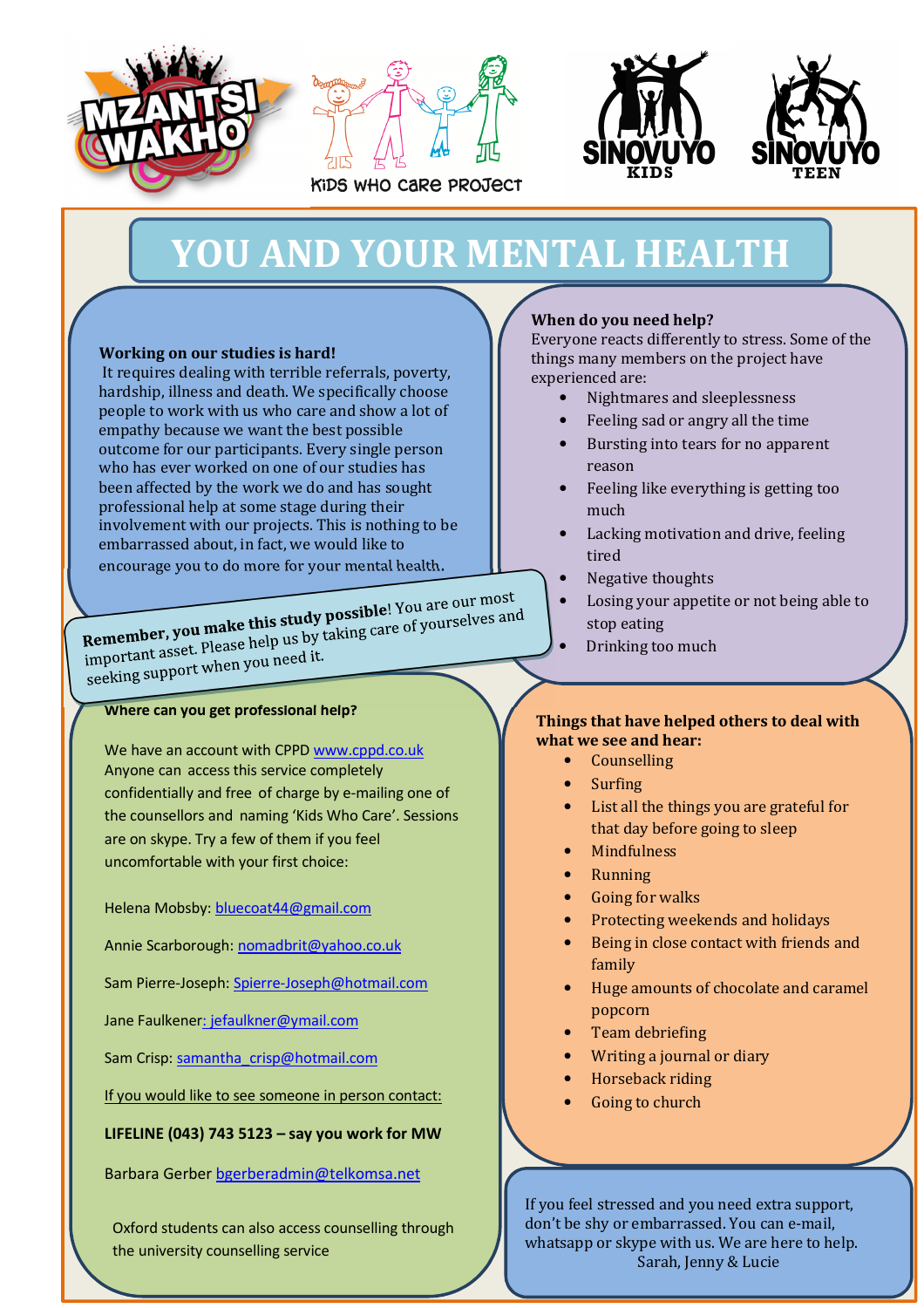# **CASE STUDIES**

### **Case Study 1:**

### **Detailed Case Study: Sexual Abuse**

We interviewed a 17-year-old girl in Dimbaza who reported that she was caring for her 9-year-old sister after they had moved to their grandmother's house because the 9 year-old was being routinely raped at gunpoint by her uncle. We were told that the uncle came to the grandmother's house to rape her every weekend and no one could stop him because he had a gun. Previously, they had been living with their mother and uncle.

Below is an email exchange between Lucie and the project manager outlining their plan and the thinking behind why they chose the steps they did, as well as important questions and pieces of information.

Hi Lucie and team,

Today we visited a 9-year-old who is being raped at gunpoint by her uncle every weekend. The uncle obviously has a gun, so we want some advice about what to do so as not to put anyone's lives or safety in danger (from our team, or from the child's family)

- Mother and uncle live together and drink together on weekends
- child was living there, but is now living nearby with her grandmother, who loves her and wants her to be safe. There are several other children living with the grandmother -- 17-year old girl (who we interviewed), 10-year-old girl, 8 year-old boy, and 7-year-old boy
- mother is not happy with this arrangement and wants the child back, but grandmother knows that child isn't safe at home and wants to keep her
- mother comes around on weekends to take the child back, and has brought the uncle, who has threatened the grandmother and child with a gun
- don't know how long she has been being raped
- don't know when she moved to grandma's
- older sister (who we interviewed) noticed a lot of discharge on the child's panties and asked her about it. child started crying and told her what was happening.
- child was taken to clinic, where doctor verified that she was being raped
- neighbour also heard the child crying and the sound of someone being raped, then saw the child behind a wall wiping herself off with her t-shirt and crying
- child wasn't born HIV+ but now is, family thinks because of rapes
- so far, police haven't been approached and nothing has been done
- grandmother and sister are scared that if they do anything, uncle will come shoot them or will shoot the child
- they all live in a rural-ish area 10 minutes outside of Mdantsane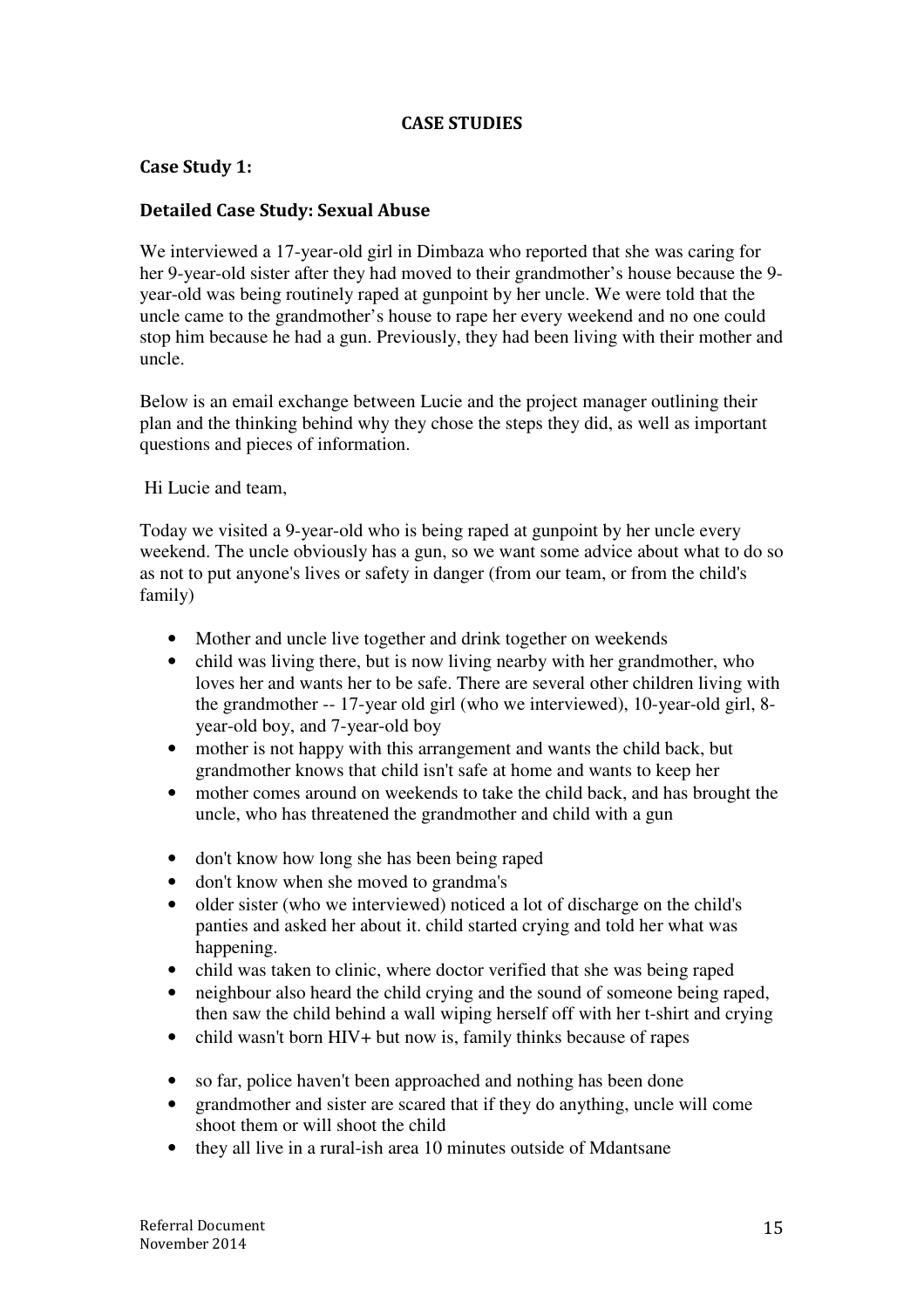- we have searched for emergency shelters for women and children in immediate danger in east london and found none
- could consider hospitalizing her on weekends if possible?
- obviously, we would like the uncle to be imprisoned, but are unsure of how to take action without putting anyone at risk

What should we do?

Dear J

OK. Firstly, I'm sorry this is such an awful situation. We need to prioritise keeping the child safe this weekend and then give ourselves a bit of time to make a longer-term plan that is safe for everyone.

SHORT -TERM: Can you arrange for grandmother and 9 year old and rest of children to go away somewhere this weekend? Emergency fund can pay for this. Is there someone they could visit? or a place we could rent for just the weekend? This is of course not a long-term plan but it is now Tuesday and we'll need more time to get our act together for more considered planning. We can also do this next weekend if necessary.

LONG-TERM: We are going to need to contact the police or some kind of justice measure, but we need to think about this very carefully first. Do you know any of the community leaders in this area? Ward Councillor, chieftain (if it is rural enough). Ask Granny first, and also find out does any of the team know people or come from this area? we need to find out if the uncle is well-connected in the area (and whether a formal police complaint will end up like the girl in Mpumalanga - we want to avoid this). Can you get some information first and then we can think through approaches.

LONG-TERM: does granny have any relatives living far away that we could help them move to?

RIGHT NOW: Julia and team are you OK? it's 9.30 pm where you are so probably too late but I can chat if needed early my time tomorrow morning.

So sorry how awful but we can help.

### LC

Thanks, Lucie, very helpful. We can visit them tomorrow to see if they can visit someone. I am just a bit scared that we are going to put them (or ourselves, possibly) in danger if we take them all away for the weekend and then they come back. Should I be worried about this, or does the girl's safety this weekend trump that?

We are also considering asking doctor goldswain if she can hospitalize the girl for the weekend so as to be discrete. But I will check with the grandmother tomorrow if they ever visit anyone and what a plausible story might be.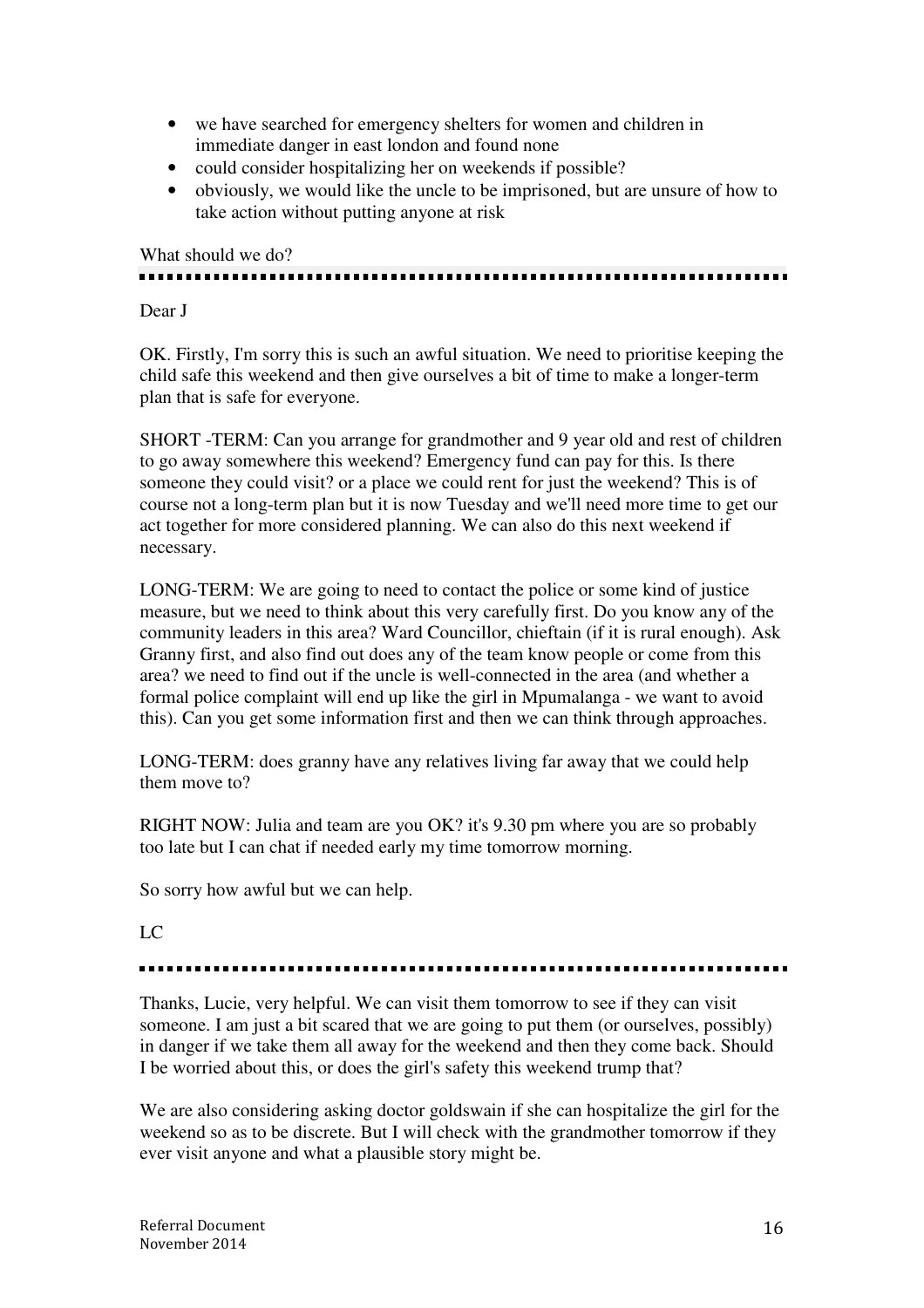I will also ask granny about the area and connections -- ward counselor and community guides here have not been that helpful, and we haven't had a face to face meeting with ward counselor.

We are ok. Thanks for the good advice and steps!

### Dear J

Good careful thinking.

- 1. Does granny have a phone? Can you call before and check uncle doesn't come round during the week? (does he work?). Your safety MUST be priority here so if any risk of him being there do NOT go. You can arrange to meet kid at school or clinic or granny elsewhere.
- 2. Yes very good idea to hospitalise girl for this weekend if possible. We can pay for transport from emergency fund.
- 3. You are right to see if there can be a plausible story. If not then could we say it is part of a project for children and leave them with a word doc flyer saying weekend away for children (just adapt a qual weekend one). So yes we don't want to alert uncle to the fact that he's been noticed, but equally we should be able to think of good excuses to avert suspicion
- 4. I'll be up from 6am NYC time (12 noon SA time) and can chat if needed

Best wishes

Notes from J and Lucie call today:

- 1. TODAY: Call and make sure uncle has never visited during week. Check if uncle has a car. Visit home or meet family somewhere if yes to ever visit in week.
- 2. TODAY: Also to clarify with family how long after a rape did they take child for rape kit testing? See if any documentation from doctor re rape. Also check how connected Uncle is – does he have friends in police, in local ANC, ward councillor, chieftain. Ask if they can go for longer if need to. Check if granny needs to physically pick up pension or similar. Appointments at doctor.
- 3. Ask team if any family or contacts in that area. Find out if there's a chieftain.
- 4. Call Tshiamo and ask for one of their volunteers for a couple of days to help this – better to have woman so Nash
- 5. IMMEDIATE TODAY this weekend plans: 1) ask if there's a relative who lives somewhere further away that they can visit for weekend – support them financially to do this/take them; 2) call Magda in Hamburg and Carol Hofmeyr at Keiskamma and ask if there's anywhere there we could put up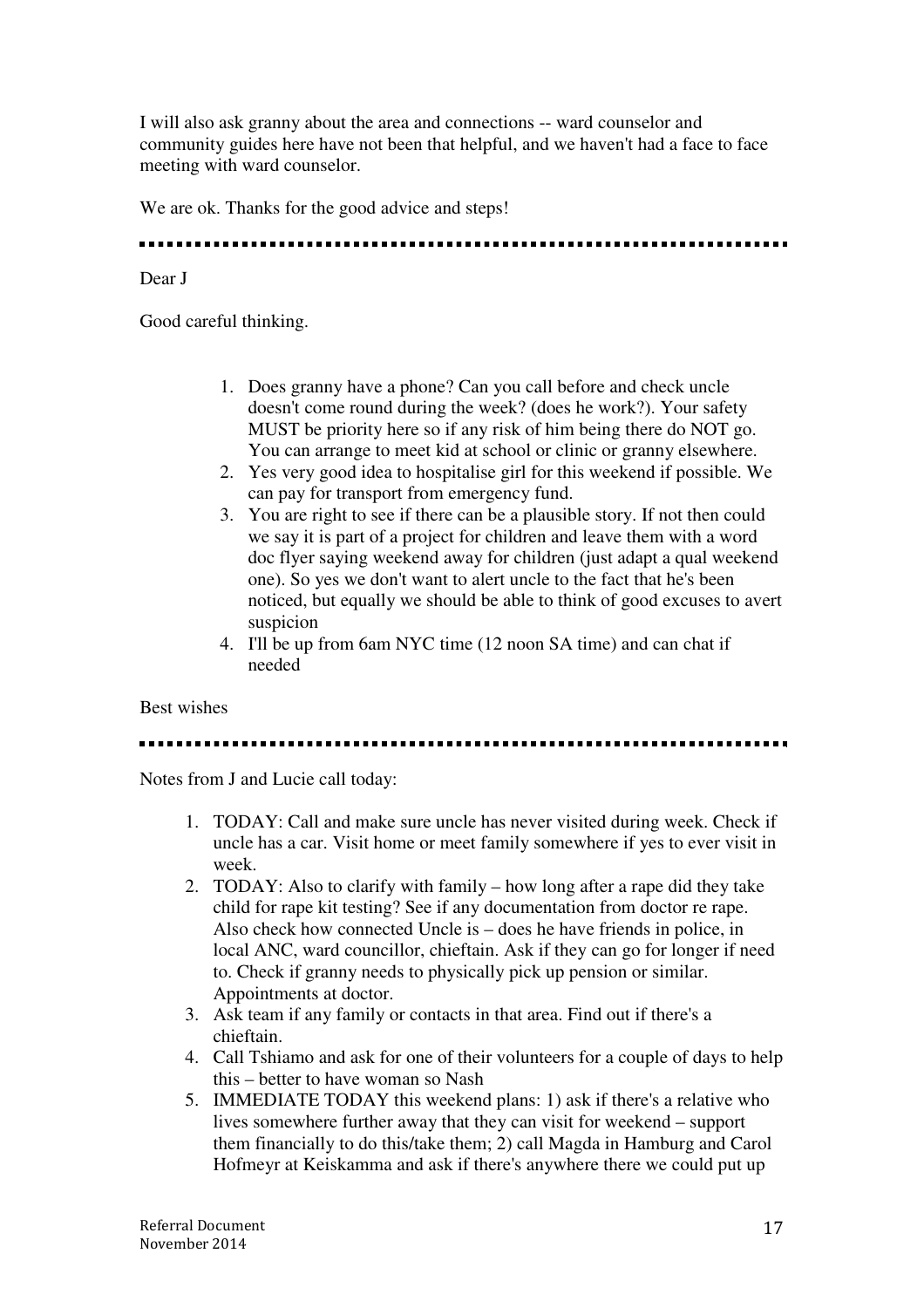the family for the weekend or somewhere we could rent (either Elona or Julia to just call them) and then help them get there, with 'deflecting' information to the mother so not suspecting; 3) explore same in King Williams Town with Isibindi (get Tshiamo and Sbo involved); 4) Julia to call OVC woman in Berea re alternative care 5) last option call Gerry Boon and ask if we can get child hospitalised at Frere for weekend (not ideal as other children in home who may be at risk)

- 6. LONGER-TERM plans: 1) Call Cindy at Childline and ask to meet her today or tomorrow to get a sense of how much experience they have with court and justice system. Can she actually help to get family through process of reporting to police? 2) find out from family where getting rape kit results from and call the clinic/hospital to ask when we can come to pick them up. 3) Whilst waiting for these, Julia and Cindy if possible go to police station (depending on how well-connected Uncle is) and explain story – see what they're like, see if they do actually have a family liaison officer. Ask if they've ever managed to successfully prosecute a child rape case. Ask them if uncle is arrested, will he be staying in prison till sentencing, or will he be released to home? 4) talk to Cindy and see if anyone good in DSD we can talk to.
- 7. For next week, see if we can get some counselling from Lifeline for kid.
- 8. Lucie, Julia and Nash to speak tomorrow. Lucie on cell all day 0044 7980 856 651

Below is some information from today's visit.

- uncle has "no friends", is drunk, unpopular, and rarely leaves home, according to family. Is not politically connected and doesn't have friends in police or courts that family knows of.
- sister at clinic wrote a letter on 18 Aug referring them to CMH, where she was swabbed by a doctor in paediatrics. The swab was for a bad smelling discharge, so probably an sti test, not a rape kit. We will accompany them tomorrow to her next appt to get results and see what we can learn/discuss with doctor first thing in the morning about documentation.
- family is scared to all leave home together because that will be very unusual and suspicious and want just the child and her 18-year-old sister to go, as sometimes they go and stay with their father in amalinda for weekends. They could actually go to the father (in amalinda, not far away) or say they are and go where we arrange them to.
- we will talk to father tomorrow also, at grandma's insistence uncle doesn't have a car or job and is usually drunk
- slightly different story today: uncle and mom haven't come round for some time now, but they came last week saying they are going come this weekend to take the child to church. Child became hysterical crying that she didn't want to go.
- uncle usually asks for money from the mother and when she doesn't give him money, he pulls out the gun and rapes child at gunpoint
- unclear which of these versions is more accurate, or where in the middle the truth is?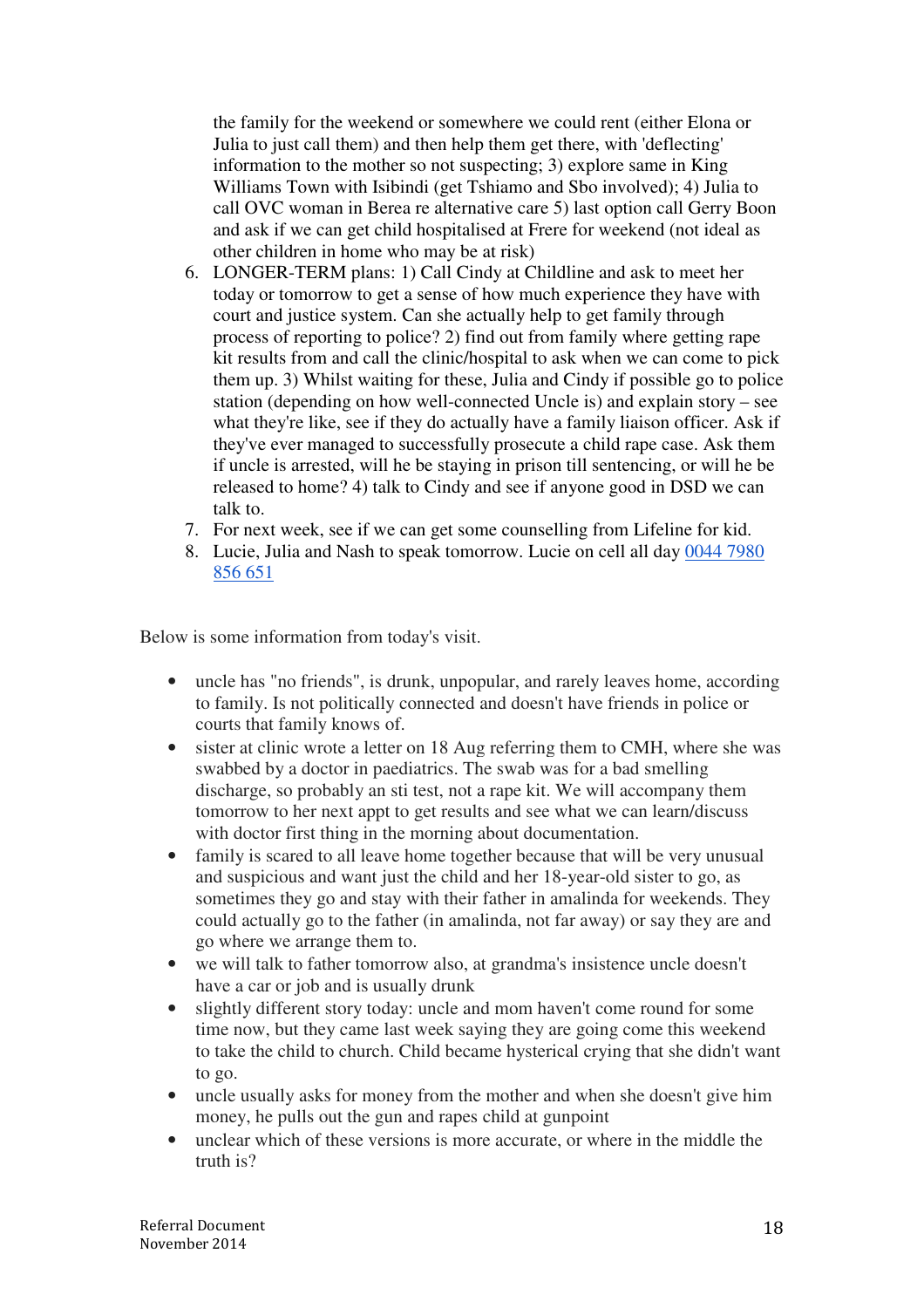We then contacted Ulutho Child Services, who work in child social work and child protection. Below is an email to the social worker there from Lucie. The social worker asserted that we needed to involve DSD and the police.

Nomvuyo - thank you for this and for your sensitivity to the potentially volatile situation. We agree that police and social services will need to be involved, but have had experiences in the past when social services or police have come very fast into a situation, but have then been unable to follow-up with any services, and have left children in very high-risk situations. You are clearly also very aware of this risk and we hugely appreciate your help and your consultation of the legal advisor.

Some brief thoughts:

1. I agree that it would be a good idea for the child and sister to visit the father this weekend (we can help with money for transport etc). If not the father then we could arrange something else as discussed, but very important to get her away this weekend.

2. Is there any way we could make sure that the other children in the family are safe if the uncle comes around? is there a man who could be there when he comes there so that he can't take another of the children?

3. Nomvuyo - this is important - do you have any experience of this area and the DSD and justice services? do we know anything about conviction rates, about the police and the magistrates court in this area? we have had many instances of perpetrators being released, not being charged, and being released after conviction due to 'full prisons' or other excuses. these are likely to put the child at greater risk and we need to consider this carefully to try to get the best outcome.

4. When you speak to the father, Julia - could you ask him about whether there's any ways we could provide more safety for the child? she is clearly well cared-for by grandma. Be aware that father may not know about this situation at all. I am very happy to talk it through with you if needed first or during.

best wishes and thank you both for great work in this very difficult situation

Lucie

The above pages of correspondence are included for you to see examples of the kinds of questions we were asking in attempt to think through the safest possible plan for the girl and her family in both the short and long term, as well as the sort of lateral thinking involved when police or DSD are not immediately helpful or not available. Here are the next steps taken in this case:

• for the weekend, we arranged an emergency homestay for the child and her older sister through DSD. This was not a really formal process – the social worker took her home to her (the social worker's) sister, who sometimes fosters children and has a spare bed for them. We transported her there ourselves so that we could check out the place, meet the people, and get a feel for what this arrangement was. This worked well but required a lot of effort on our part, including transporting the girls in both directions.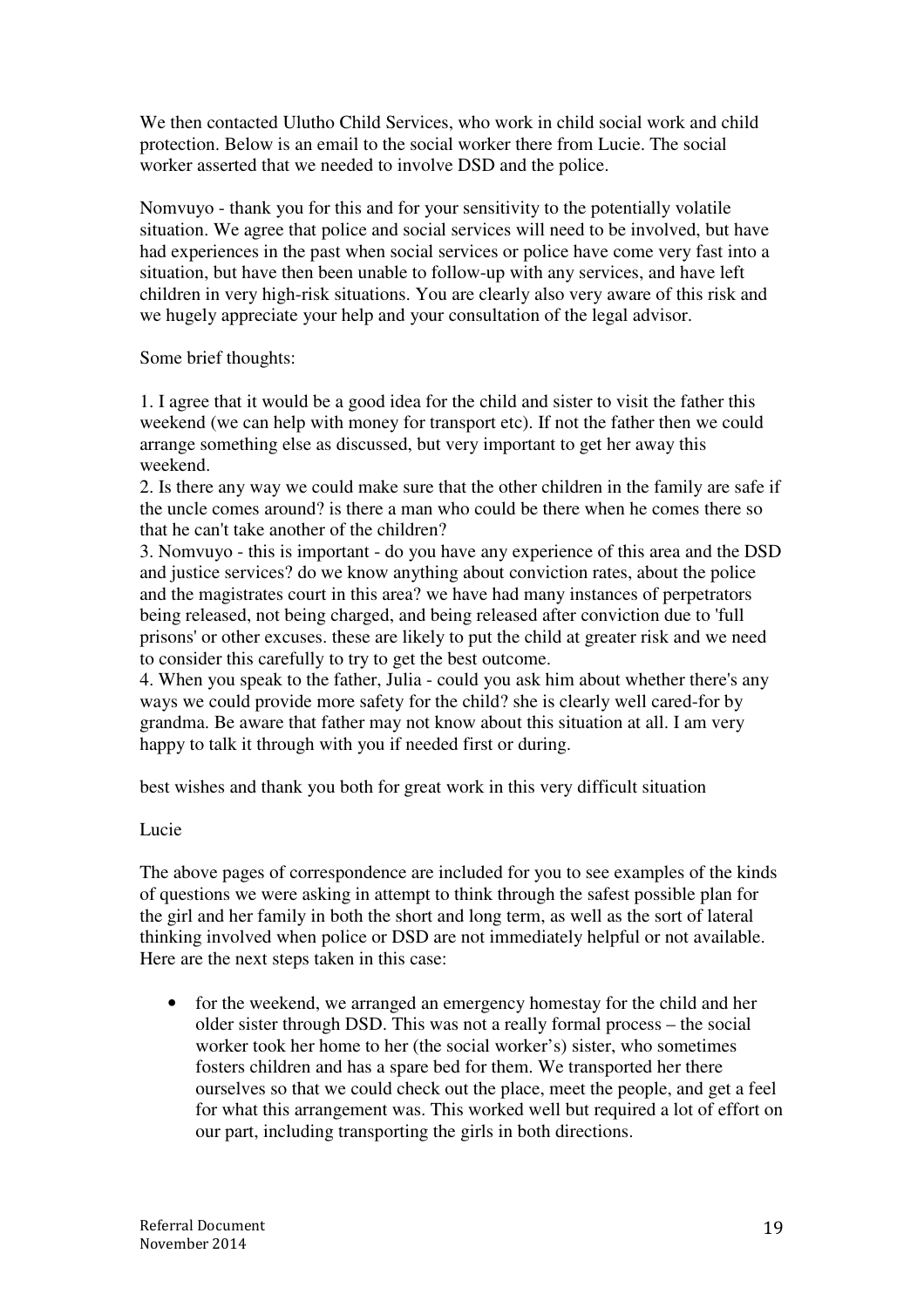- We called every organization we could think of to ask for advice about how to handle this. They advised us to tell DSD and report to the police.
- took her to speak with Sister Matikane at Bisho, who told us, in front of her and her sister, that she "must have enjoyed what was happening to her, because she was protecting the man." There, she told us that she hadn't been raped, she was just having consensual sex with a 9-year-old boy. This did not go well and we then found a different counselor.
- took her to be examined at CMH because she was having discharge that smelled bad and was painful. Our goal was her health and safety, but the examiner spent several hours with her on the table and carefully documented the scarring there. This person informed us that the rape was done by an older person who had a fully developed penis and that it was highly unlikely that anything she was doing with another 9-year-old could have caused that extent of damage. The child did access needed STI treatment through this, and the nurse examining her was loving and kind.
- arranged ongoing counseling for her and her older sister at Lifeline, who we had a good relationship with
- Eventually, we did involve DSD, who returned her to her mother's custody, thereby putting her back in the house that the uncle also lives in. This did not go well, as the child was ultimately living with her rapist again.

# **Case Study 2: Health/Failing school/Family issues/Abuse/Forced sex**

**15-year-old** girl was flagged by data because of physical disability, forced sex, and TB symptoms. The RA who had interviewed the girl said that she hadn't said anything about forced sex during the interview but that she seemed jumpy and distracted, had nervous body language, and wouldn't make eye contact when asked about rape.

We tried to visit her at home, but she wasn't there, so we spent some time speaking with her caregiver. Her caregiver didn't seem interested and kept changing the subject away from the girl and her history, health, and wellbeing, even while telling us a lot of grim stuff. She shared that

- the girl was raped repeatedly by a man who used to drive her home from school as a young child. She never said anything to anyone about it, but the doctor told the caregiver after a time that she was hurt so badly by rape that she couldn't walk. The caregiver never noticed the rapes – the girl's younger brother was present at the doctor and announced that a man comes and takes her away every week.
- when she found out about the rapes, the caregiver took her to the clinic to have an IUD inserted so that she wouldn't become pregnant
- caregiver said that doctor reported that child had been re-infected with another strain of HIV and that "no medication would help her now" and so took her off of ARV's
- girl has trouble hearing. She has ear infections in which "green stuff" comes out of her ears. Caregiver used to take her to the clinic for this but stopped because it wasn't making a difference. At another point, the caregiver said that the girl doesn't like taking her ARV's and so doesn't take them well.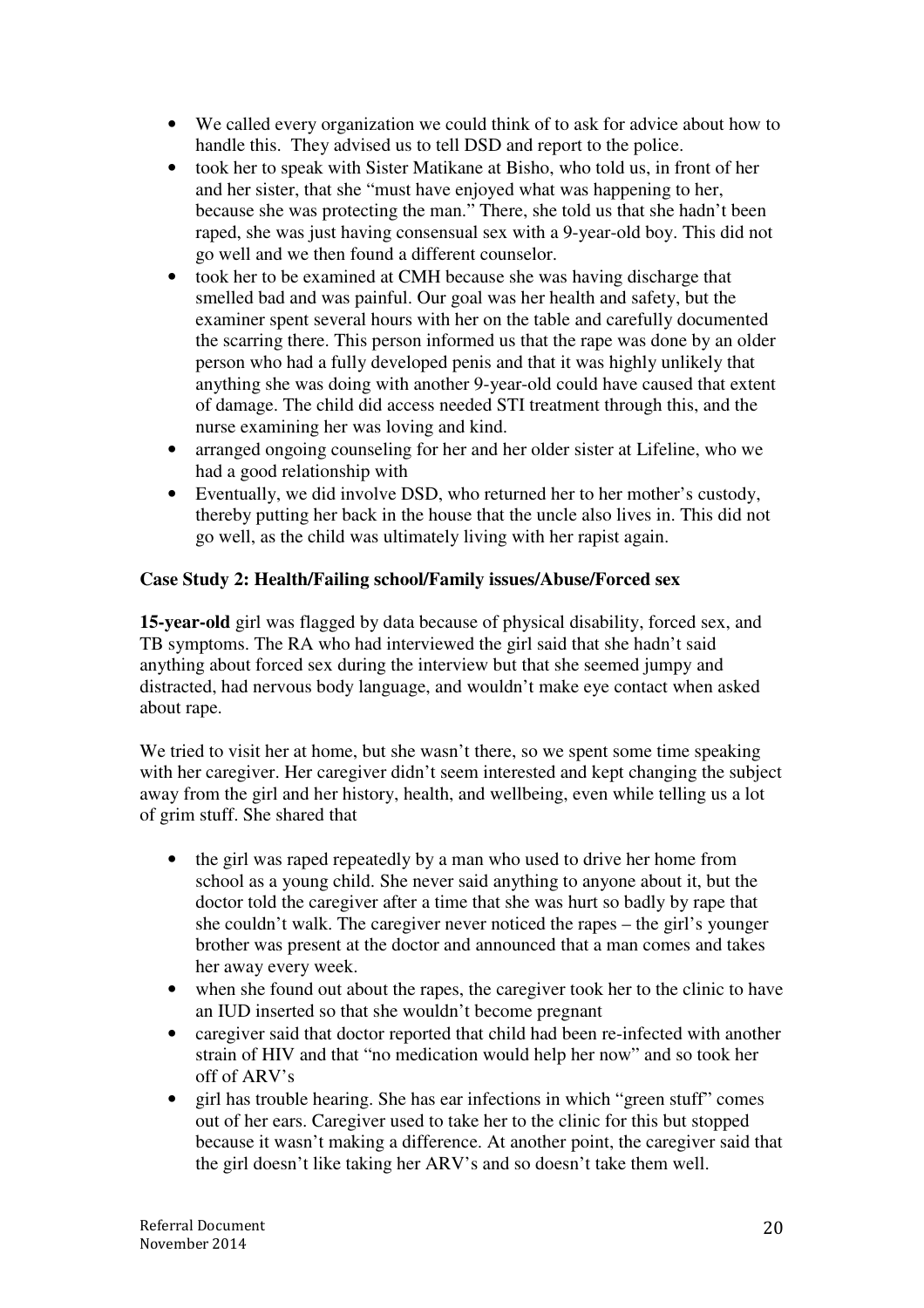- neighbors have reported the grandmother for child abuse and social development came to take the child away, but the grandmother physically beat up the social worker, and they never came back after that
- girl is failing school repeatedly

### **Next steps taken:**

Because of the strange story with ARV's and because the girl seemed to be defaulting one way or another, we spoke with the primary care (HIV) doctor at the girl's care provider. It turned out that the girl has been attending teen support group at the hospital for years and the doctor knew the whole history. She informed us that the girl was taken off of treatment by a different doctor because she is resistant to the first line of treatment and was seriously defaulting on the second line. So, they had her stop taking ART until she is ready to take it more consistently. The girl has not been taking ART for years but is somehow still OK.

The doctor said that the grandmother is psychologically unstable and is definitely not a safe caregiver for the child and that she has been meaning to refer the girl to child welfare but hasn't had capacity. We were all clear that the girl would be better off living somewhere else, but an assessment by DSD could put the girl at risk by triggering a violent response in the caregiver.

We decided together that we would compile a report for DSD about our experiences with this family, including a warning that she has been violent in the past. The doctor was going to write up her history with the family and send it to Julia to include in letter to DSD.

Then, doctor realized that she couldn't include confidential information writing to us, so asked us to list her contact information in the report. We compiled a letter and gave it to the doctor to pass on to DSD. DSD refused to visit the house because of the threats the grandmother had made previously.

### **Case Study 3: School uniform/family issues/physical abuse/rape**

14-year-old male participant and his sister saw our car go by in the morning before school and called us to ask if we could advocate for them being allowed to write their school exams without wearing their school uniforms. They then told us they had been kicked out of their home by their mother the previous night and had slept on the street, so they didn't have their uniforms. The teens had been living with their aunt, who was seriously physically and emotionally abusive. She once stabbed the girl in the abdomen and she had to go to hospital. The girl was raped while sleeping on the street after the aunt locked her out, and the aunt told her that she deserved it and she hopes it happens again.

The teens asked us to phone their two older sisters, who are married and live outside of the home. The sisters said that they were willing to take on the teens and care for them, but they needed the foster care grant to be transferred from the aunt to them. The teens really wanted to write exams because they had been studying for them, so we accompanied them to school and explained the situation, and they were allowed to write. While there, we asked the teachers if they knew what was going on in the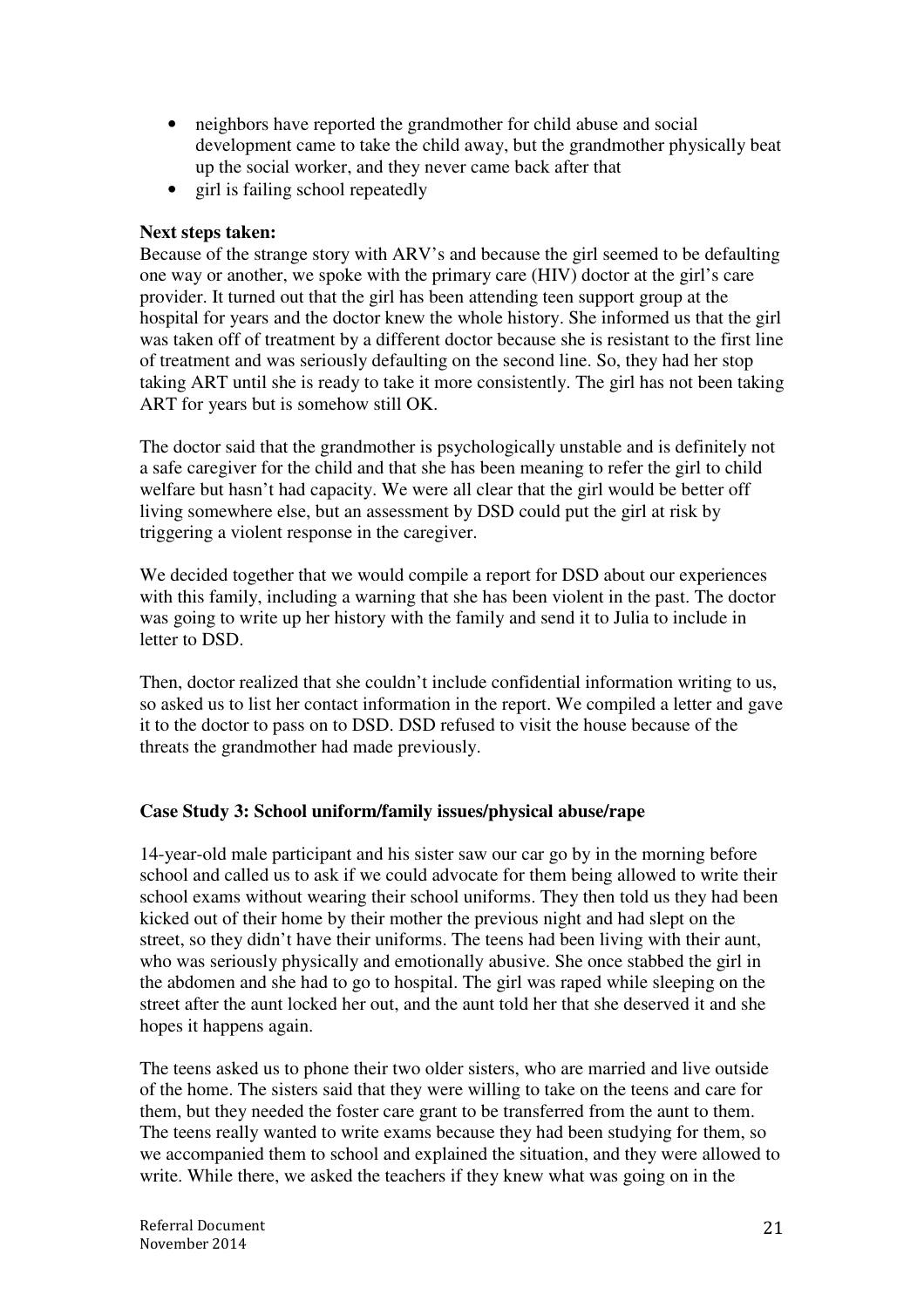home. They said that they did but wouldn't disclose any information to us because we were not from DSD.

We went to the local DSD office, but only the social worker who worked with seniors in the area was there. Luckily, she was a committed person and wrote a letter on official DSD paper asking the teachers to work with us and referring us to child protection.

We took the letter to DSD downtown, where we brought the children and their older siblings. We met several social workers before finding the one who worked in the area where the teens lived and was willing to take the case. The teens and their older sisters explained the details of the situation, and the social worker arranged to do a home visit the following day to do the assessment needed to move the foster care grant. We arranged to meet him in the village.

The social worker actually did go and do the assessment, and the foster care grant was moved to the sisters. We followed up with the social worker every few days during this process.

Finally, we went to the police so that they could escort the teens to their home to get their ARV's, school books and uniforms, and other necessities. The police were confused and resistant about why they were needed to accompany us to the home and referred us to the victim support centre, where we did an intake. The victim support centre advocated for the police to accompany the kids into their home, and the kids were able to get their things safely.

We also arranged for the girl to get counseling at Masimanyane for the rape and abuse.

### *Some notes about working with DSD:*

- to do any kind of removal that requires the moving of grants or that not all members of a family agree with, you'll have to work with DSD. Their process involves doing a home visit where ostensibly they interview family members and neighbors to find out what is going on in the home and assess the home and whether it is decent for kids to be living in, then decide what to do with a child who is living in an abusive situation.
- the above case study was a dream for working with DSD: we were assigned a social worker who wanted to make things happen, who had access to the car and time he needed to do the visit, and everything moved very swiftly. This is often not the case. Depending on the office and year, DSD social workers either work by physical area (one per neighborhood, roughly), or by jurisdiction (one for child protection, one for foster care grants, one for seniors, etc). Who you can work with will be constrained by this, and in my experience they usually aren't very flexible about it. It can still be useful to identify which social workers seem most knowledgable and proactive. While they may not be able to actively take the case, they can offer advice and can advocate for you if things are moving slowly.
- Your methods for working with social workers (and other gatekeepers) who are challenging to work with will be your own (we once had a project manager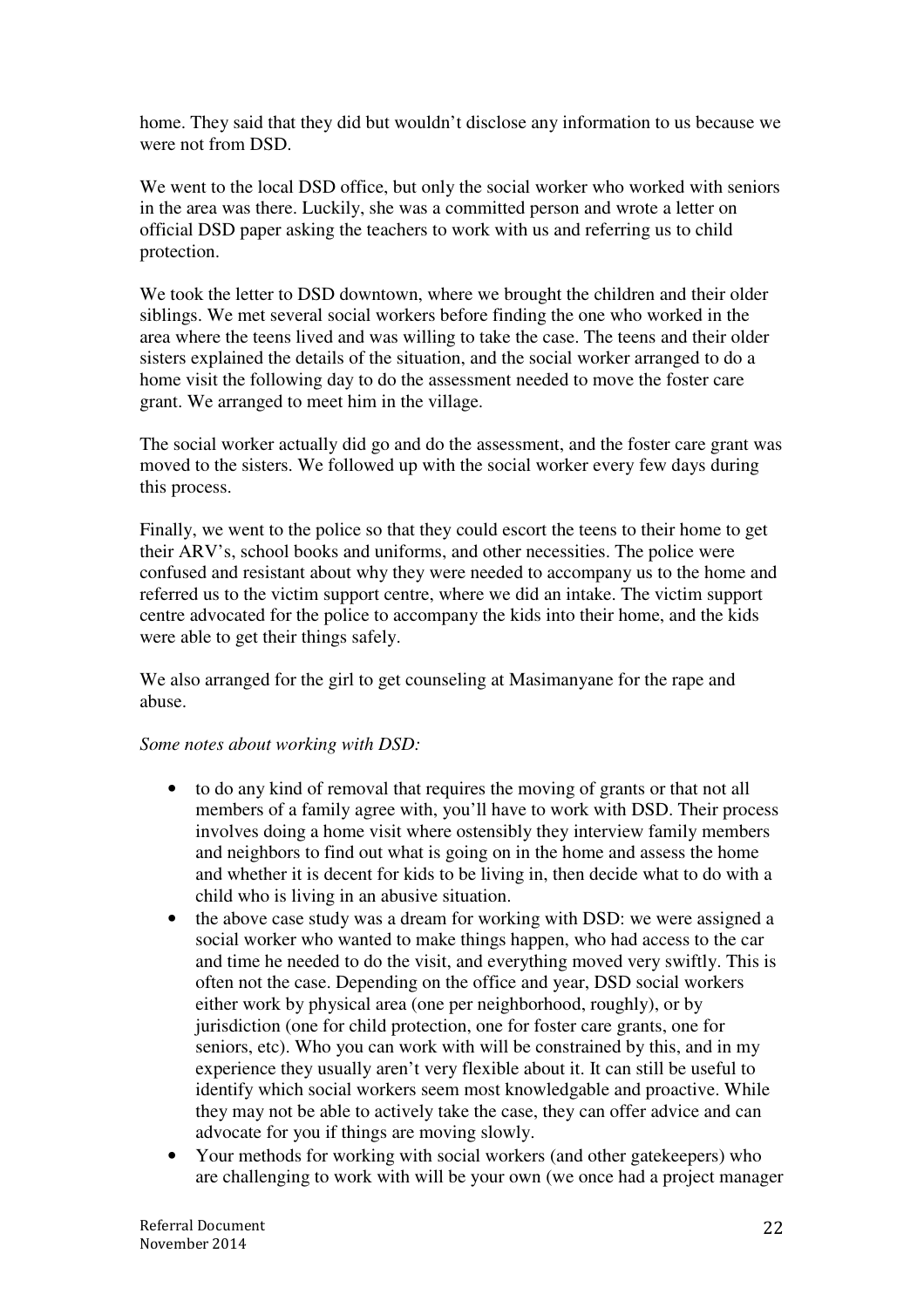shout, "God will hate you if you let this child die" – as a very last resort). Here are a few things we have done in the past:

- start by being very humble and grateful. Thank them SO MUCH for the brilliant work they do. Tell them you are so very grateful that you have found them, etc.
- mollify the office with cake! If something goes really well, also bring cake to the supervisor and tell them what a brilliant job the social worker did. (Only do this if things are really good, or it can backfire. The supervisor knows which social workers generally get things done and which don't.)
- if someone is really not working and a child is at risk, let them know that if this continues, you will have to write a formal complaint. Explain that obviously you don't want to do this, but you job is to keep the children in your care as safe and well as possible. We have written several letters of complaint to supervising social workers and to the regional office, when the supervisor also wasn't helpful, and this has been the single most effective thing we've done to get our cases addressed by DSD. You can also write a formal complaint to the Social Service Professions Council – they have a complaint section on their website http://www.sacssp.co.za/Public/Lodge

### **Case Study 4: Suicidality/Rape/Mental Health/Removal**

We interviewed a 16-year-old girl who had been raped by her neighbor in the past. She still had to walk past this neighbor every day to get to school, and this was traumatic for her. She described it as "he is raping me over and over again every day". Sometimes he harassed and threatened her when he saw her, and she went out of her way to avoid seeing him, taking alternate routes home from school and hiding in the bushes when she saw that he was in his yard.

We established that she didn't want to go to court or approach the police because the ordeal would be too traumatic for her and her goal was to get away from the man and not to have to see him.

She answered yes that she had thought of a way to kill herself , and we made her a psych appointment for the following week. By the time she got to the appointment, it turned out that she had tried to kill herself the previous night and had not been successful. After her appointment, the psychologist accompanied her to emergency, where she was admitted for the next two days in order to be in a safe place under 24 hour watch. This experience was fairly traumatic, as the girl was profoundly depressed and had to wait among a lot of disturbing scenes for more than 12 hours while we waited for a bed to open up, but once she was admitted it gave us a chance to find a better home placement for her and remove her from the man's threats. We were working with a women's shelter at the time, and they gave her a bed in a shared room because of our relationship with them. This was a temporary solution because there were no permanent beds at the shelter, so we had to agree that she would stay there temporarily while we arranged another solution. At the shelter intake, they asked her more about what was going on and gave her some motivational counseling.